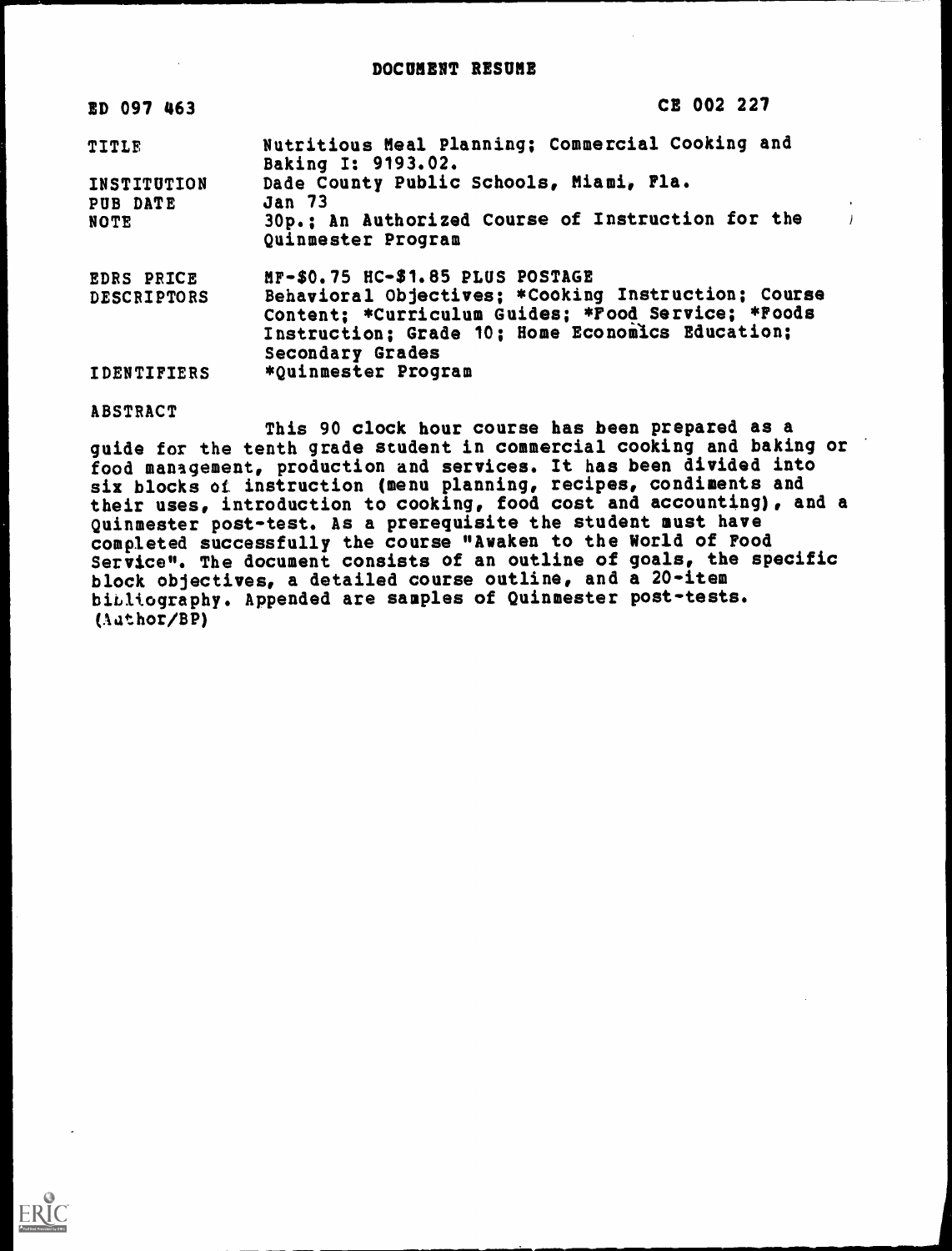۷

BEST COPY AVAILABLE

U <sup>C</sup> DE PARTMENT OF HEAL TH<br>EDUCATION & WELFARE<br>NATIONALNSTITUTE OF<br>EDUCATION

 $\mathbf{A}_{\mathbf{A}}$  .



Course Outline COMMERCIAL COOKING AND BAKING I - 9193 HOME AUD FAMILY SUUCATION - 2751 C:utritious Meal Planning) Department 18 - Quin 0103.02 and 0751.02

DIVISION OF INSTRUCTION-1973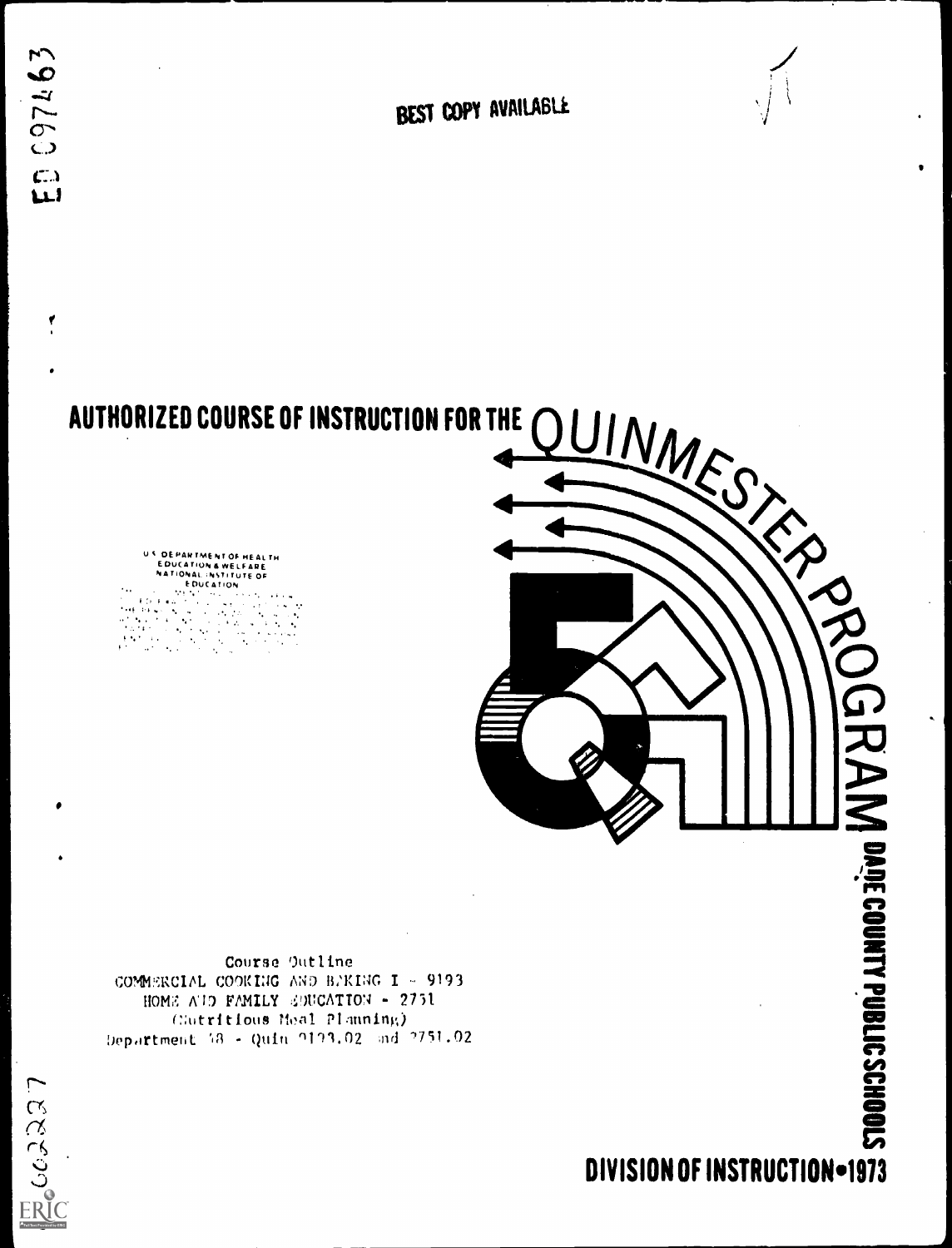.1DADE COUNTY PUBLIC SCHOOLS  $\mathcal{R}^{(n)}$  . 1 4 5 0 NORTHEAST SECOND AVENUE

# MIAMI, FLORIDA <sup>33132</sup>

 $\epsilon_{\rm{max}}$  $\mathcal{L}^{\text{max}}_{\text{max}}$  and  $\mathcal{L}^{\text{max}}_{\text{max}}$  and  $\mathcal{L}^{\text{max}}_{\text{max}}$  $\mathcal{L}_{\text{max}}$  $\mathbf{a} \cdot \mathbf{a} = \mathbf{a} \cdot \mathbf{a} \cdot \mathbf{a}$ 

Course Outline

- 1

# COMMERCIAL COOKING AND BAKING I - 9193 HOME AND FAMILY EDUCATION - 2751 (Nutritious Meal Planning)

Department 48 - Quin 9193.02 and 2751.02

county office of

 $\mathcal{L}(\mathcal{A})$  and  $\mathcal{L}(\mathcal{A})$  and  $\mathcal{L}(\mathcal{A})$ 

VOCATIONAL AND ADULT EDUCATION



ED 097463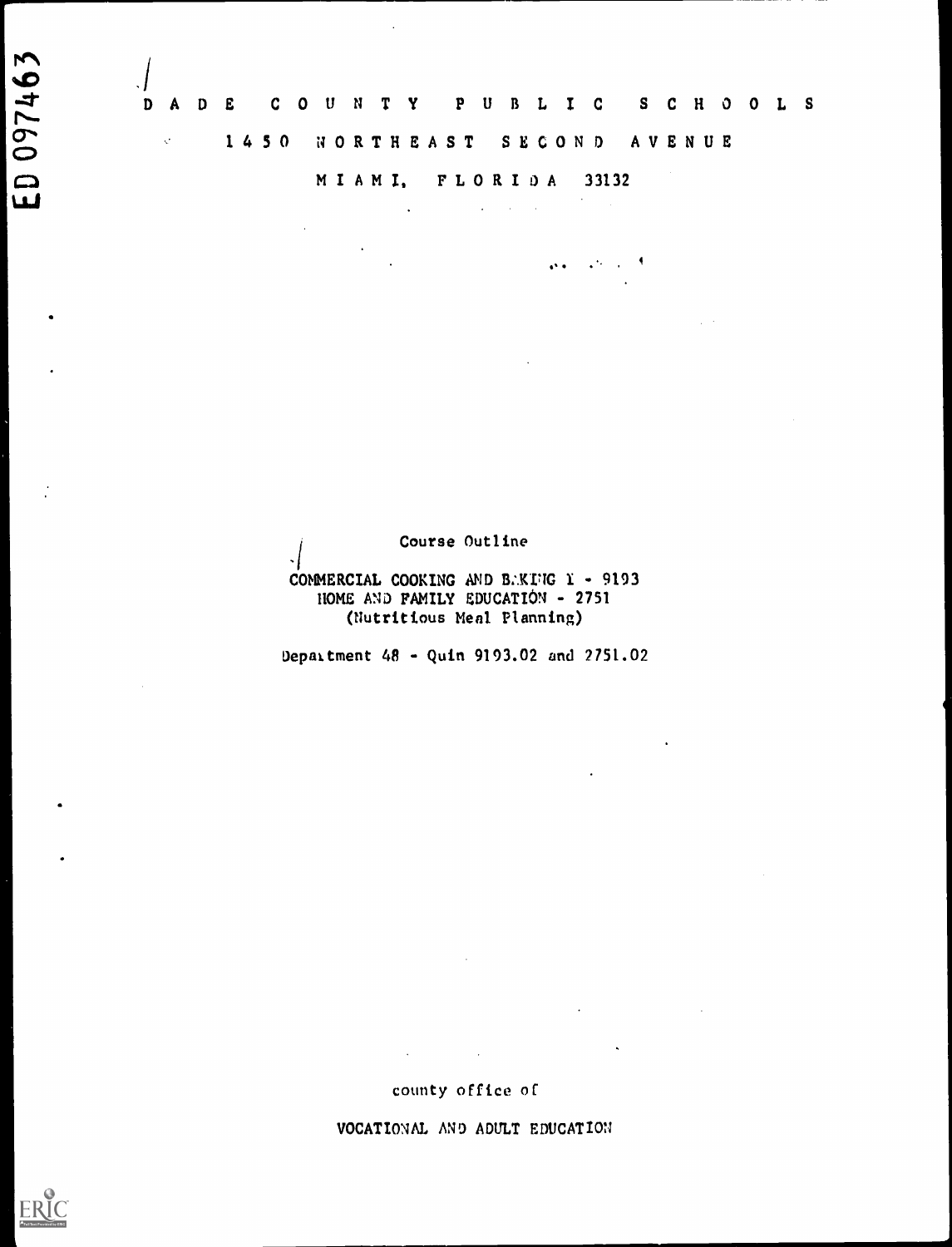# THE SCHOOL BOARD Of DADE COUNTY

Mr. G. Holmes Braddock, Chairman Mr. William H. Turner, Vice-Chairman Mrs. Ethel Beckham Mrs. Crutcher Harrison Mrs. Phyllis Miller Mr. Robert Renick Dr. Ben Sheppar<sup>1</sup>

# Dr. E. L. Whigham, Superintendent of Schools Dade County Public Schools Miami, Florida 33132

J.muary, 1973.

Published by the School Board of Dade County

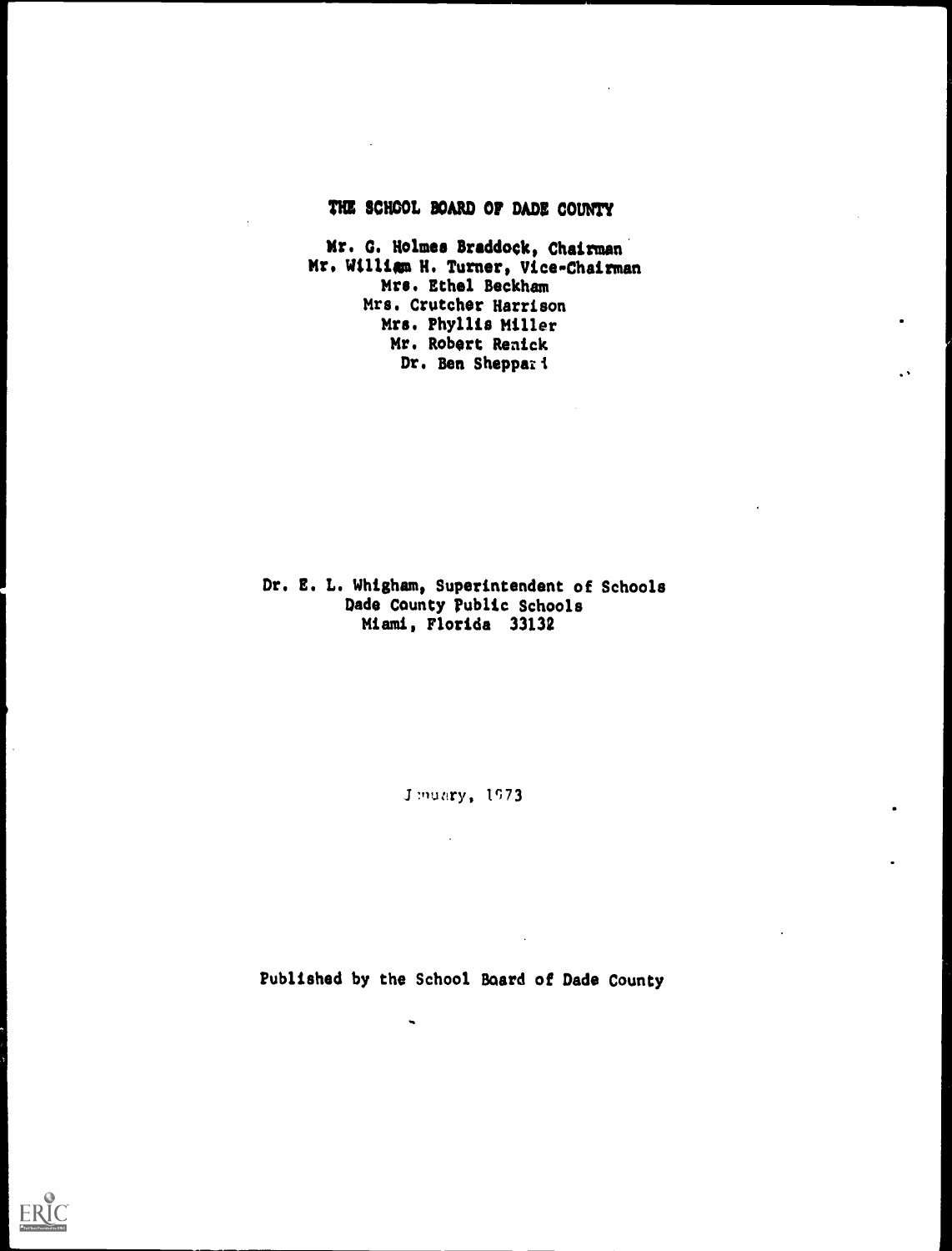| Course Description |  |  |
|--------------------|--|--|
|                    |  |  |

| 9193<br>2751   | 48           | 9193.02<br>2751.02 | Nutritious Meal Planning |
|----------------|--------------|--------------------|--------------------------|
| State Category | County Dept. | County Course      | Course Title             |
| Number         | Number       | Number             |                          |

This course is one quinmester in length. It provides basic experiences in menu planning, using recipes, and cooking procedures. The student is taught proper use of basic equipment and the tools of the trade. Many techniques of food preparation relating to the Hotel Industry are taught. Upon completion of this quinmester course the student should be able to plan, prepare and serve a wellbalanced meal satisfactorily.

Indicators of Success: The student must have successfully completed "Awaken to the World of Food Service" (9193.01 and 2751.01).

Clock Hours: 90

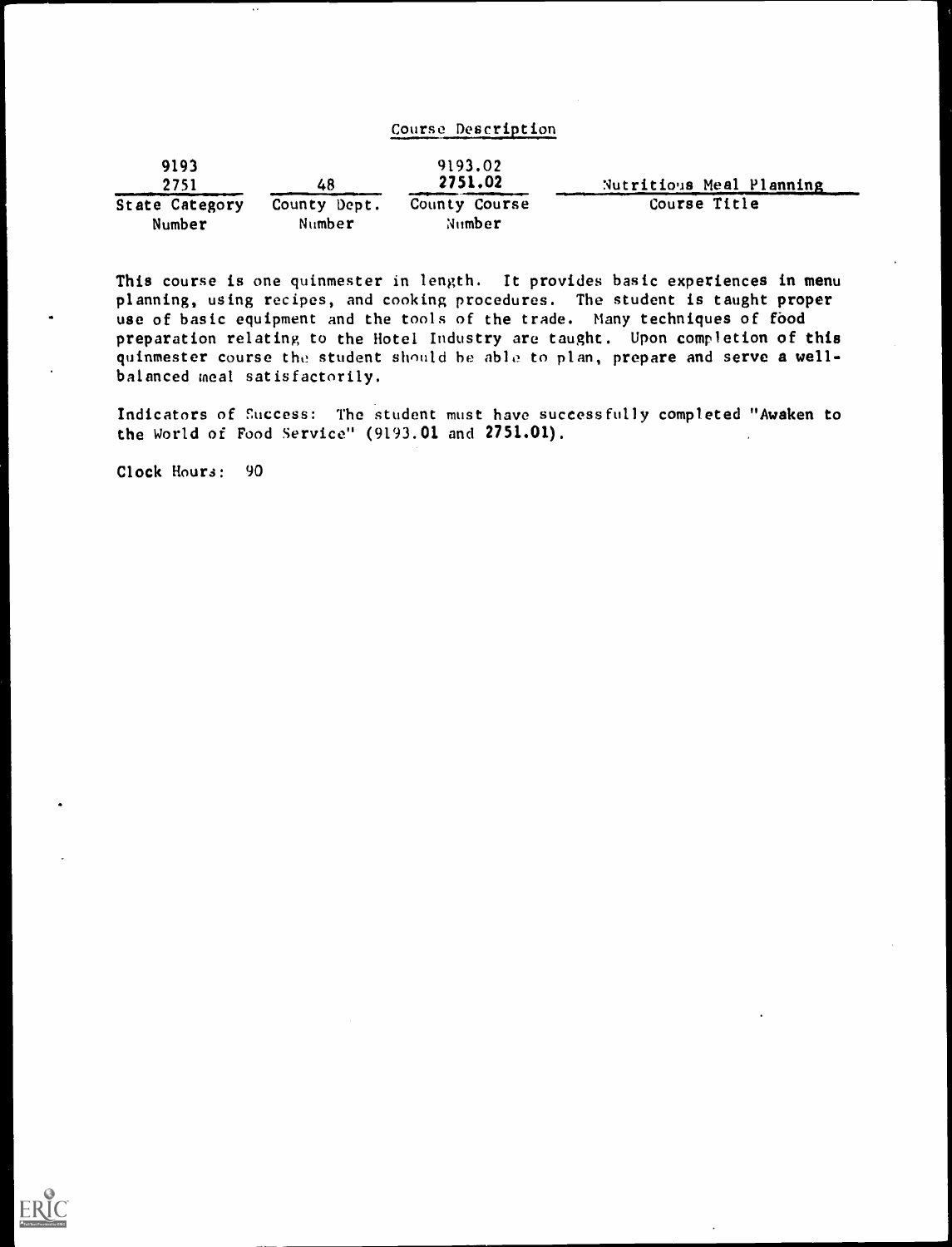#### PREFACE

This quinmester course outline has been prepared as a guide for the tenth grade student in Commercial Cooking and Baking or Food Management, Production and Services to introduce him or her to the basic operations of the Food Service Industry.

This course consists of 90 hours of instruction covered in six blocks during a period of nine weeks. Emphasis will be placed on gaining information and knowledge of menu planning, preparation, selection and serving foods which meet nutritional standards.

The classroom instruction includes lectures, group discussions, demonstrations, audiovisuals, individual assignments, basic food preparations and tests.

Guest consultants from schools and industry are called upon to supplement the instruction. The instruction is further developed through the use of recipes, information sheets, food service manuals and textbooks.

This outline was developed through the efforts of the instructional and supervisory personnel, the quinmester advisory committee and the Vocational Curriculum Materials Service, and has been approved by the Dade County Vocational Curriculum Committee.



 $\mathbf i$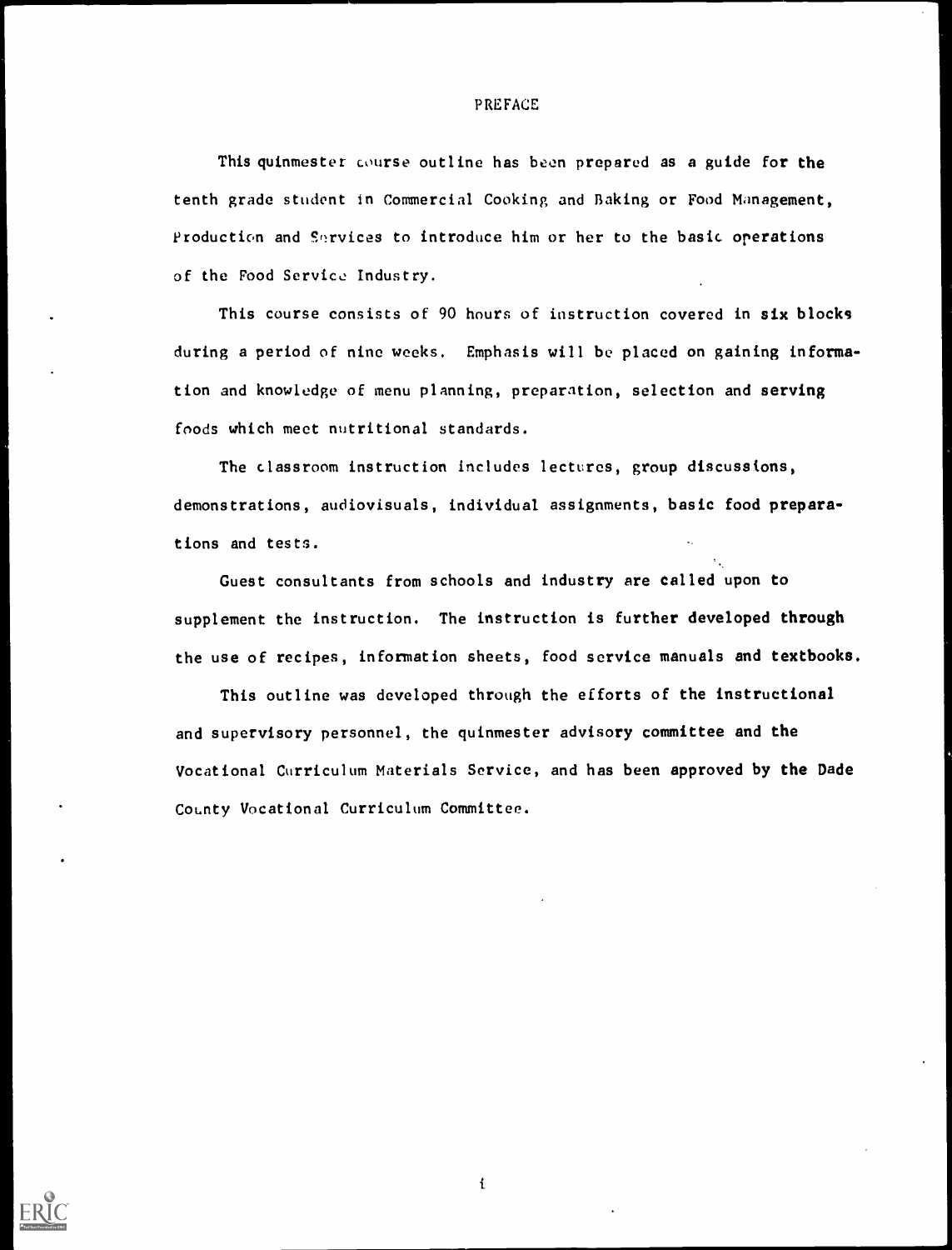# TAELE OF CONTENTS with Suggested Hourly breakdown

|                                                | Page                                        |
|------------------------------------------------|---------------------------------------------|
|                                                | $\mathbf i$                                 |
|                                                | iv                                          |
|                                                | $\mathbf{v}$                                |
|                                                | 10                                          |
|                                                |                                             |
| <b>BLOCK</b>                                   |                                             |
| Ι.                                             |                                             |
| MENU PLANNING (20 Hours)                       |                                             |
| Definition of Menu and Menu Terms              | 1                                           |
| Principles of Menu Planning                    | 1                                           |
|                                                | $\mathbf{1}$                                |
|                                                | 1                                           |
| Patrons' Nutritional Geeds and Desires         | $\mathbf{1}$                                |
| Selection of Food                              | 1                                           |
| Special Occasion Menus                         | 1                                           |
|                                                | $\mathbf{1}$                                |
|                                                | $\mathbf{2}$                                |
| II.<br>RECIPES (10 Hours)                      |                                             |
| Definition of Recipe                           |                                             |
| Format and Development of a Recipe             | $\boldsymbol{2}$<br>$\overline{\mathbf{2}}$ |
| Contents of a Recipe                           | $\overline{\mathbf{2}}$                     |
| Standardized Recipe                            |                                             |
| Conversion of Recipes                          | $\overline{\mathbf{2}}$                     |
| Calculating the Cost of a Recipe               | $\frac{2}{2}$                               |
| Meights and Measurements                       |                                             |
|                                                | $\mathbf 2$<br>$\overline{2}$               |
| How To Use a Recipe                            |                                             |
| III.<br>CONDIMENTS AND THEIR USES (10 Hours)   |                                             |
| Definition of Condiments                       | 3                                           |
| Sensory Factors in Flavor,                     | 3                                           |
|                                                | 3                                           |
|                                                | 3                                           |
|                                                | $\overline{\mathbf{3}}$                     |
|                                                | $\overline{\mathbf{3}}$                     |
|                                                | 3                                           |
|                                                |                                             |
| IV.<br>INTRODUCTION TO COOKING (30 Hours)      |                                             |
| Use and Care of Basic Equipment and Hand Tools | 4                                           |
| Methods of Cookery                             | 4                                           |
| Techniques for Meat Cookery                    | 4                                           |
| Techniques for Poultry Cookery                 | 5                                           |
| Techniques for Fish and Seafood Cockery        | 6                                           |
| Techniques for Vegetable Cookery               | 6                                           |
| Techniques for Cooking Pasta Products          |                                             |
|                                                | 7                                           |
| Culinary Terms and Abbreviations               | 8                                           |
| Basic Meal Preparation                         | 8                                           |
| Storage of Leftovers                           | 8                                           |

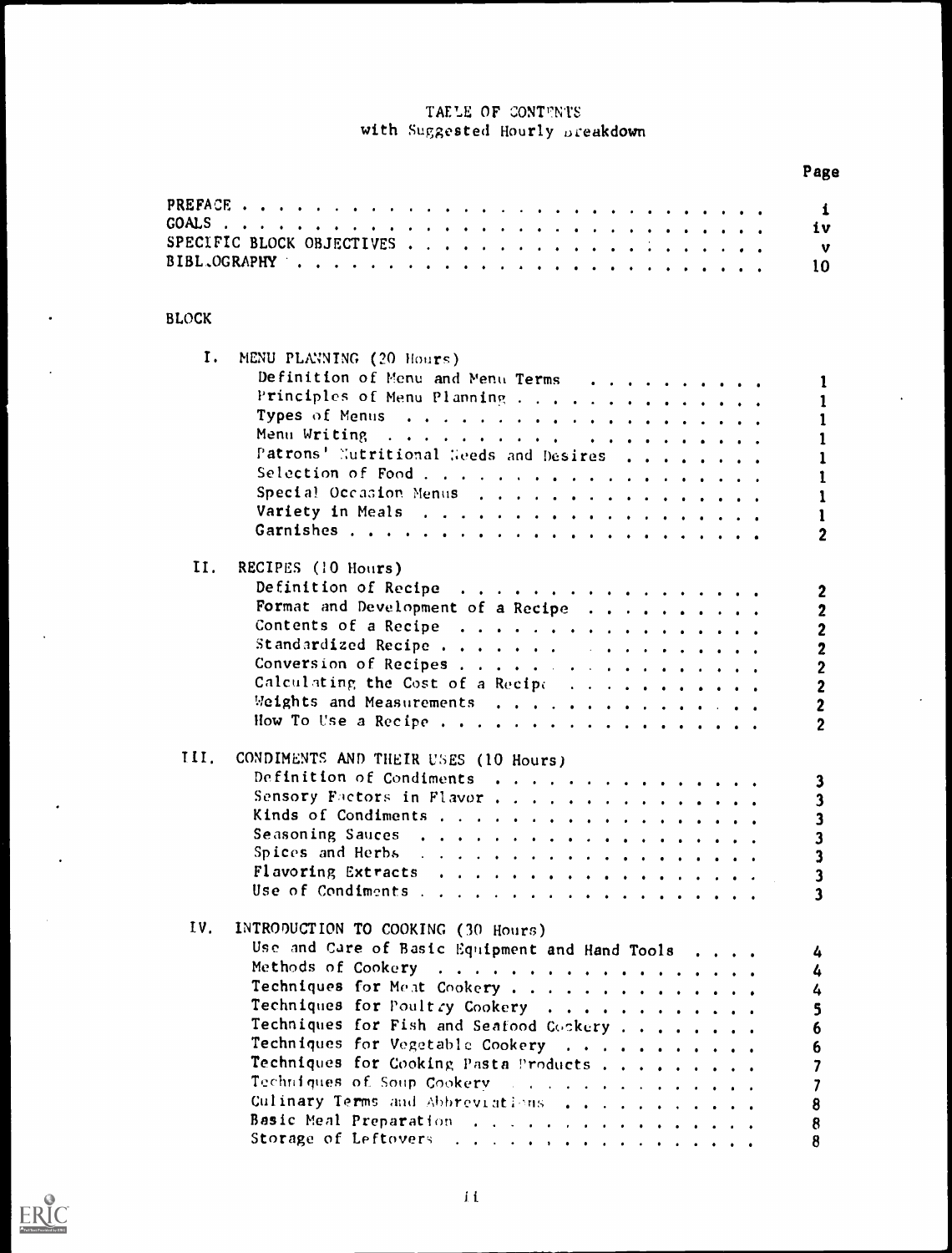# Page

 $\ddot{\phantom{a}}$ 

| V. | FOOD COST AND ACCOUNTING (20 Hours)                   |  |
|----|-------------------------------------------------------|--|
|    | "Food Is Noney"                                       |  |
|    | The Four Control Points<br>8                          |  |
|    | Good Purchase Specifications<br>8                     |  |
|    | Calculating Food Cost                                 |  |
|    | 9                                                     |  |
|    | Convenience Foods - Time Saving Aids in Food Prepara- |  |
|    | 9                                                     |  |
|    | Profits of the Industry                               |  |
|    | VI. QUINMESTER POST-TEST                              |  |
|    | APPENDIX: OUINMESTER POST-TEST SAMPLE                 |  |

 $\ddot{\phantom{a}}$ 

 $\ddot{\phantom{0}}$ 

 $\mathbb{R}^2$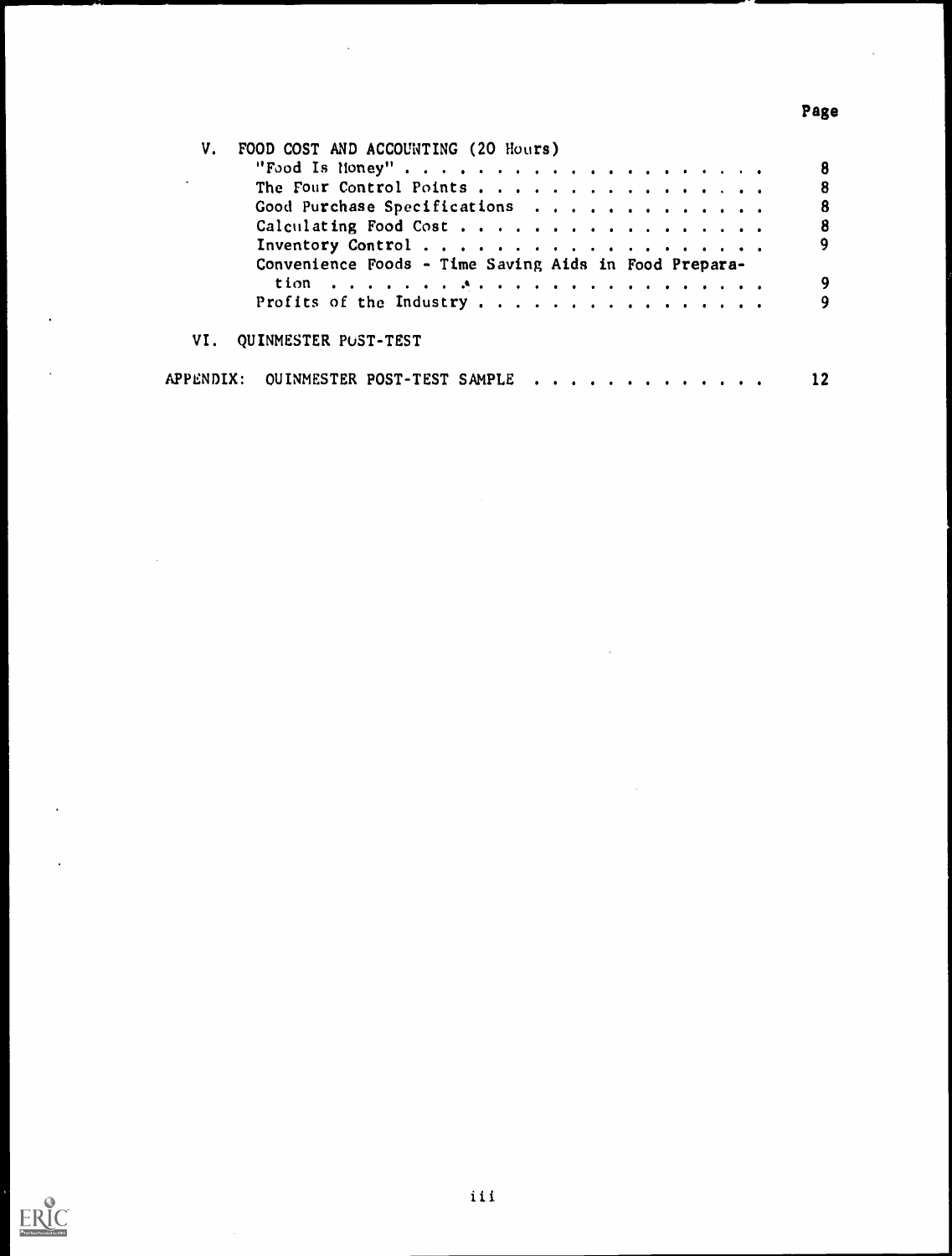|    | The food services student must be able to demonstrate:                                     |
|----|--------------------------------------------------------------------------------------------|
|    | 1. The ability to plan menus which reflect a knowledge of the body's<br>nutritional needs. |
|    | 2. The ability to interpret and use a recipe effectively.                                  |
|    | 3. An understanding of food terms and abbreviations used in recipes and<br>menus.          |
|    | 4. The ability to weigh and measure materials and supplies accurately.                     |
|    | 5. The ability to use spices, herbs and seasonings effectively.                            |
|    | 6. An understanding of basic cooking procedures.                                           |
|    | 7. A knowledge of food cost and accounting.                                                |
| 8. | An understanding of inventory control by keeping a revolving inventory<br>record.          |
|    | 9. An interest in further training and advancement.                                        |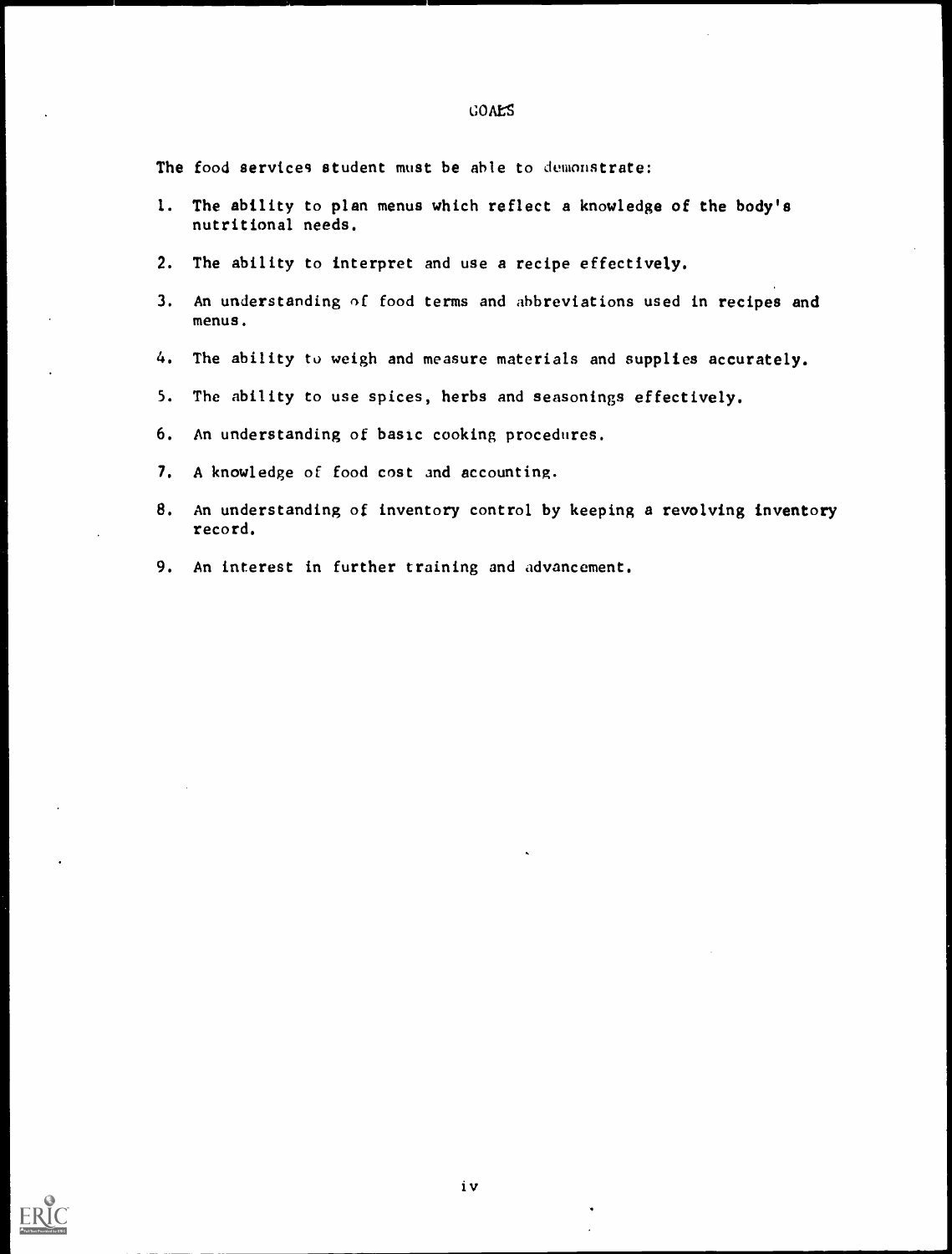#### BLOCK I - MENU PLANNING

The student must be able to:

- I. Match a list of menu terms with their definitions.
- 2. Write manus which reflect the basic principles of menu planning.
- 3. Give examples of four basic types of menus.
- 4. Write a paragraph on tactors to consider in menu writing for a food service establishment.
- 5. Plan three special occasion menus.
- 6. Evaluate sample menus as to their variety in preparation method, flavor, color, shape and texture.

FLOCK II - RECIPES

The student must he able to:

- 1. Explain, in writing, the format and development of a recipe.
- 2. List, in writing, the items contained in a standard recipe.
- 3. Interpret and use a standardized recipe.
- 4. Convert a regular recipe into a recipe for quantity cookery.
- 5. Calculate the cost of a recipe.
- 6. Demonstrate the ability to work with the types of weights and measures used in quantity cooking.
- 7. Write a short paragraph giving the basic steps to using a recipe effectively.

BLOCK III - CONDIMENTS AND THEIR USES

The student must be able to:

- 1. Define the term condiments.
- 2. Give examples of the types of condiments available.
- 3. Explain, in writing), the difference between spices and herbs.
- 4. Identify the various spices and herbs by sight, taste and/or smell.
- 5. Give examples of the types of flavoring extract.
- 6. Relate orally the origin of extracts and analyze their contents.
- 7. Write a paragraph on "The Art of Seasoning" in food preparation.
- 8. Cive examples of seasonings which might be used in sample recipes.

BLOCK IV - INTRODUCTION TO COOKING

The student must be able to:

- I. Demonstrate the proper use and care of basic equipment and tools.
- 2. Give! examples of the basic methods of cooking.
- 3. Demonstrate knowledge of meat selection and cookery techniques.<br>4. Demonstrate knowledge of poultry selection and cookery techniqu
- Demonstrate knowledge of poultry selection and cookery techniques
- 5. Use the techniques for effective fish and seafood cookery.
- 6. Demonstrate the ability to select and propare vegetables effectively.
- 7. Use the techniques (or cooking pasta products.
- 8. Use the techniques of soup cookery.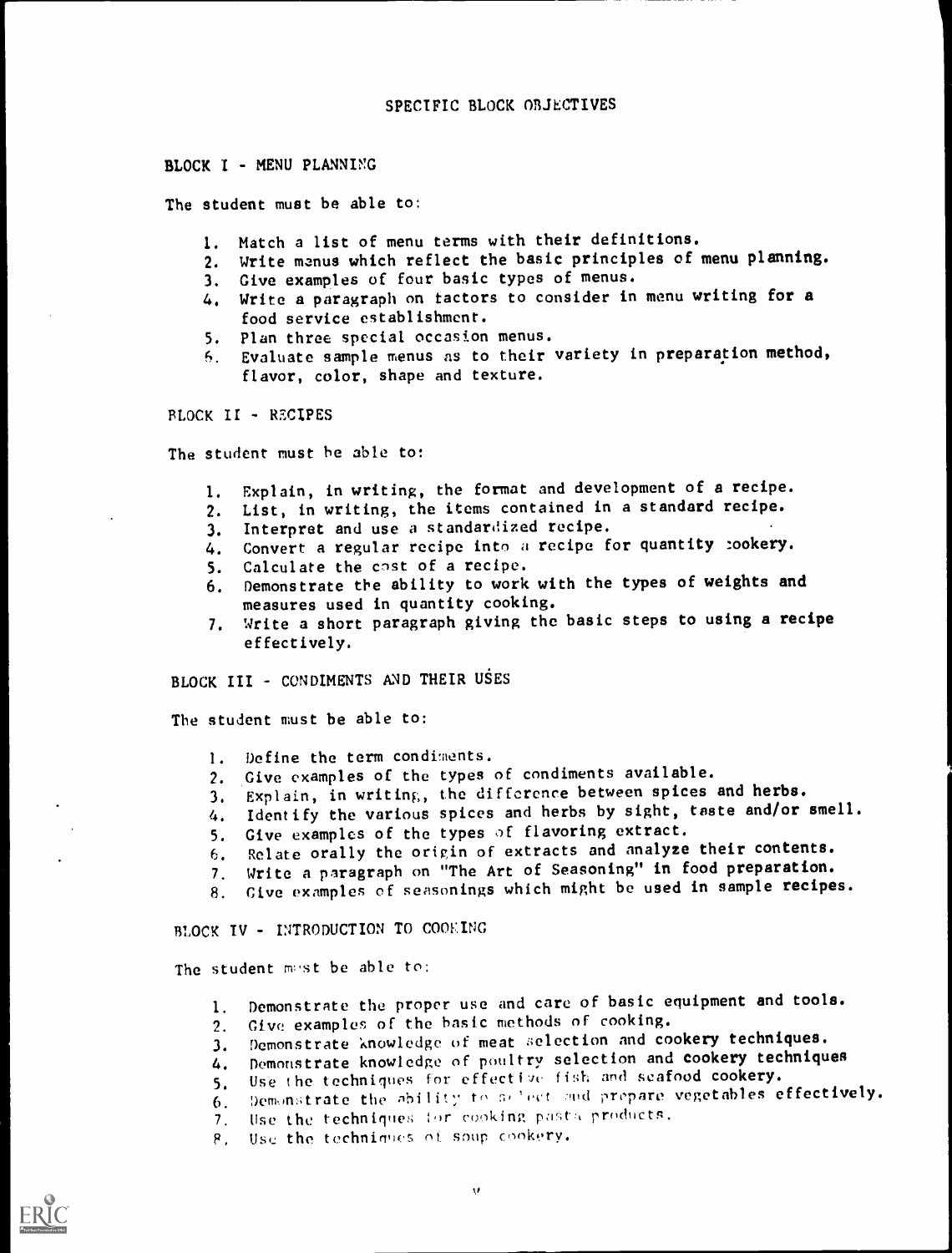- 9. Match a list of culinary terms and abbreviations with their meanings.
- 10. Prepare a basic meal which reflects effective planning and preparation techniques.
- 11. Provide for the proper storage of leftovers.

BLOCK V - FOOD COST AND ACCOUNTING

The student must be able to:

- 1. Explain in writing the expre. Jon "Food Is Money."
- 2. Discuss the "four control points" of budgeting in food service.
- 3. Prepare a list in writing of good purchase specifications.
- 4. Calculate the food cost of sample items and meals.
- S. Maintain in writing an accurate revolving daily food inventory.
- 6. Prepare a list of convenience foods used for emergency situations.
- 7. Write a five-hundred word summary of methods which contribute to profit in a food service establishment.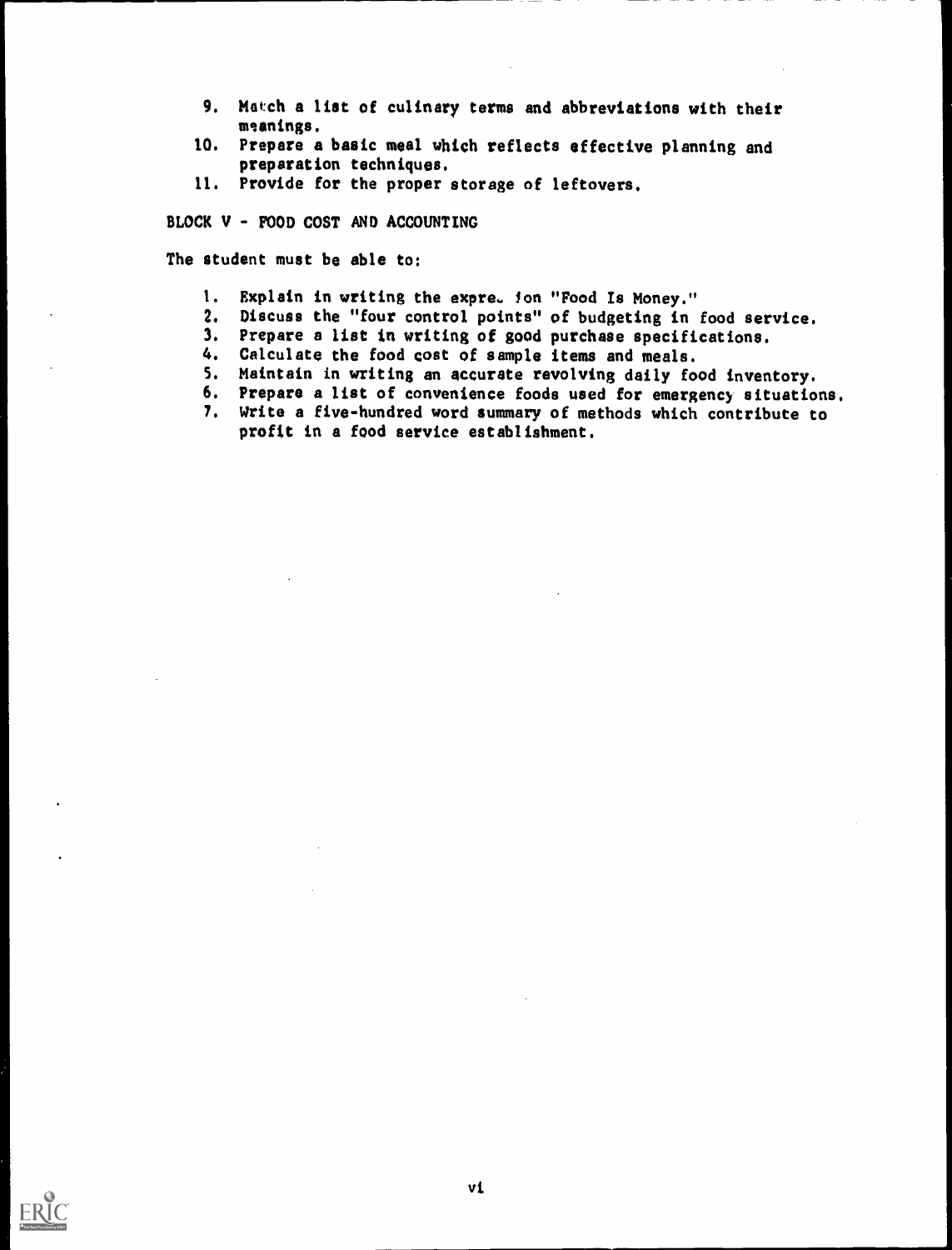#### Course Outline

# COMMERCIAL COOKING AND BAKING I - 9193 HOME AND FAMILY EDUCATION - 2751 (Nutritious Meal Planning)

Department 48 - Course 9193.02 and 2751.02

- I. MENU PLANNING
	- A. Definition of Menu and Menu Terms
	- B. Principles of Menu Planning
	- C. Types of Menus
		- 1. Standard
		- 2. Limited
		- 3e Extensive
		- 4. Special
	- D. Menu Writing
		- 1. Advanced planning
		- 2. Rotating old menus
		- 3, Using new ideas
	- E. Patrons' Nutritional Needs and Desires
		- 1. Include "Basic Four" groups
		- 2. Cultural background
		- 3. Local customs and habits
	- F. Selection of Food
		- 1. Quality control
		- 2. Budget control
		- 3. Available seasonal foods
		- 4. Available equipment
		- 5. The use of leftovers
	- G. Special Occasion Menus
		- I. The dinner party
		- 2. The luncheon
		- 3. The brunch
		- 4. The tea
		- 5. Reception
			- a. Buffet
			- b. Table service
	- H. Variety in Meals
		- 1. Variations in food preparation
		- 2. Color
		- 3. Shape
		- 4. Flavor
		- 5. Texture

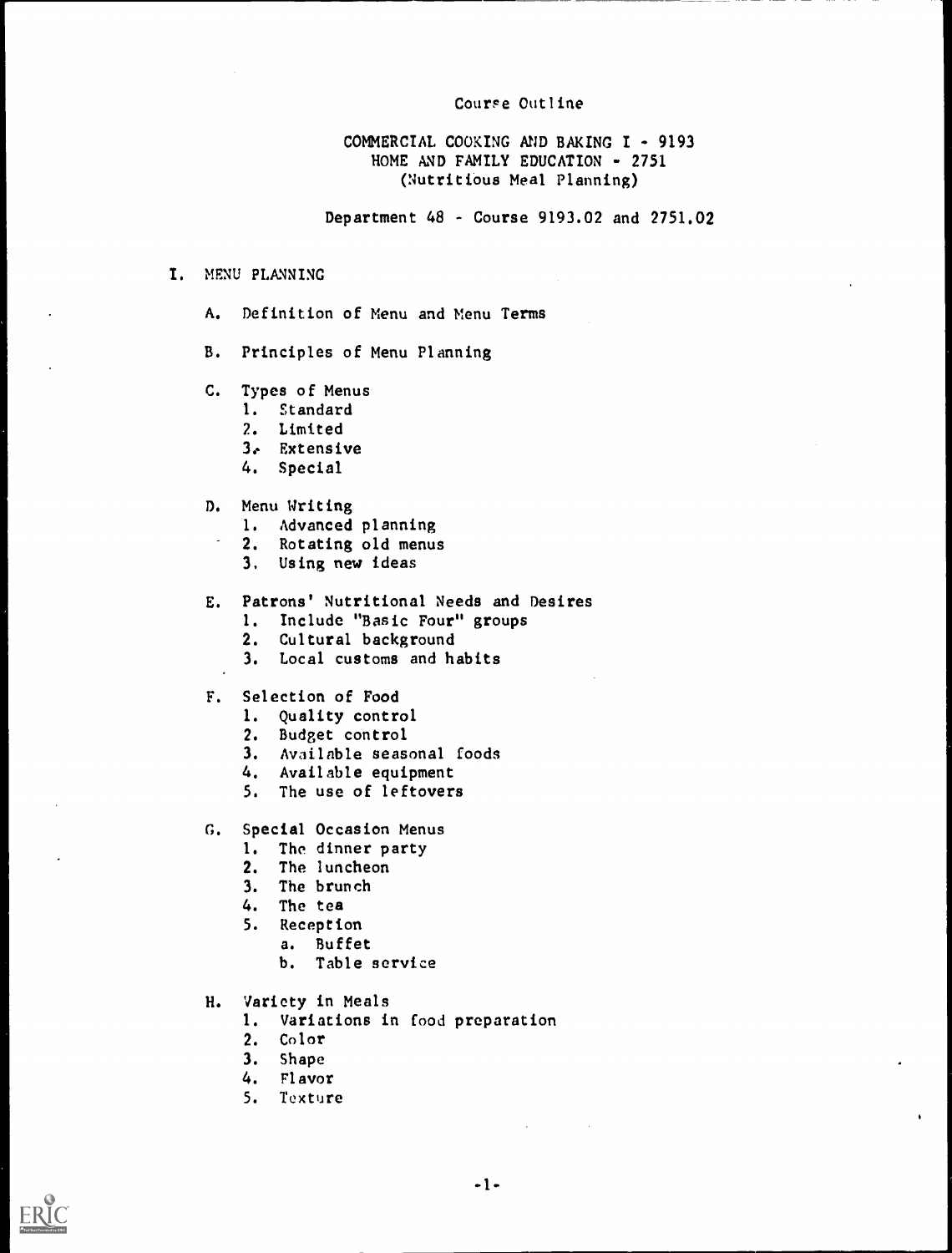- I. MENU PLANNING (Contd.)
	- I. Garnishes
		- 1. Attractiveness
		- 2. Accompaniment

# II. RE1IPES

- A. Definition of kocipe
- R. Format and Development of a Recipe
- C. Contents of a Recipe
	- 1. Equipment and tools needed
	- 2. Measurements
	- 3. Ingredients
	- 4. Procedures
	- 5. Yield
	- 6. Cooking temperature
	- 7. Cooking time
- D. Standardized Recipe
	- 1. Establish criteria to evaluate finished product
	- 2. Produce uniform results
	- 3. Use of standard measurements

#### E. Conversion of Recipes

- 1. Use of conversion table
- 2. Convert large to small amounts
- 3. Convert small to large amounts
- F. Calculating the Cost of a Recipe
	- 1. Cost of ingredients
	- 2. Cost of a portion
- G. Weights and Measurements
	- 1. Volume measure
	- 2. Weight measure
	- 3. Unit measure
	- 4. Standard weights and measures

# H. How To Use a Recipe

- 1. Read carefully
- 2. Assemble ingredients
- 3. Assemble utensils and tools
- 4. Set desired oven temperature
- 5. Use exact measurements
- 6. Follow given procpdure
- 7. Evaluate results

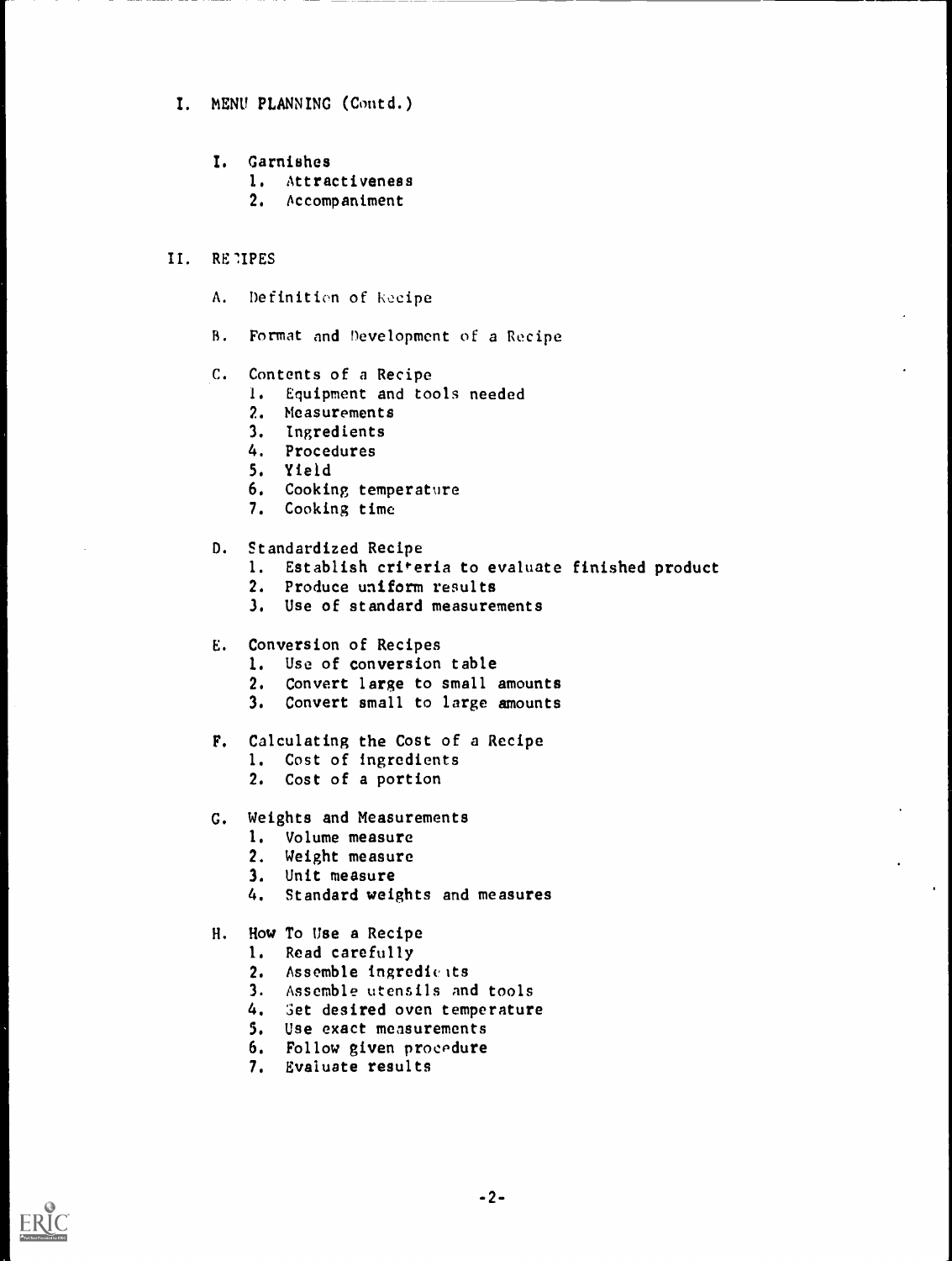#### III. CONDIMENTS AND THEIR USES

- A. Definition of Condiments
- B. Sensory Factors in Flavor
	- 1. Taste
	- 2. Aroma
	- 3. Texture
	- 4. Temperature

# C. Kinds of Condiments

- 1. Spices
- 2. Herbs<br>3. Season
- Seasonings
- 4. Green condiments
	- a. Onions
	- b. Scallions
	- c. Garlic
- D. Seasoning Sauces
	- 1. Catsup
	- 2. A-1 Sauce
	- 3. Soy Sauce
	- 4. Prepared mustard
	- 5. Tabasco sauce
	- 6. Chutney
- E. Spices and Herbs
	- 1. Spices
		- a. Seeds of aromatic plants
		- b. Barks of aromatic plants
		- c. Roots of aromatic plants
		- d. Nuts of aromatic plants
		- e. Stalks of aromatic plants
		- f. Stems of aromatic plants
	- 2. Herbs
		- a. Leaves of aromatic plants
		- b. Flowers of aromatic plants
		- c. Buds of aromatic plants
- F. Flavoring Extracts
	- 1. Composition of extracts
		- a. True aromatic oil glycerine and alcohol
		- b. Synthetic flavor alcohol and glycerine
		- c. Combination true and synthetic products
	- 2. True extracts
	- 3. Imitation extracts
	- 4. Compound extracts
	- 5. Uses of extracts
- G. Usa of Condiments
	- 1. Measure amounts
	- 2. Blended combinations
	- 3. Taste test
	- 4. Keeping qualities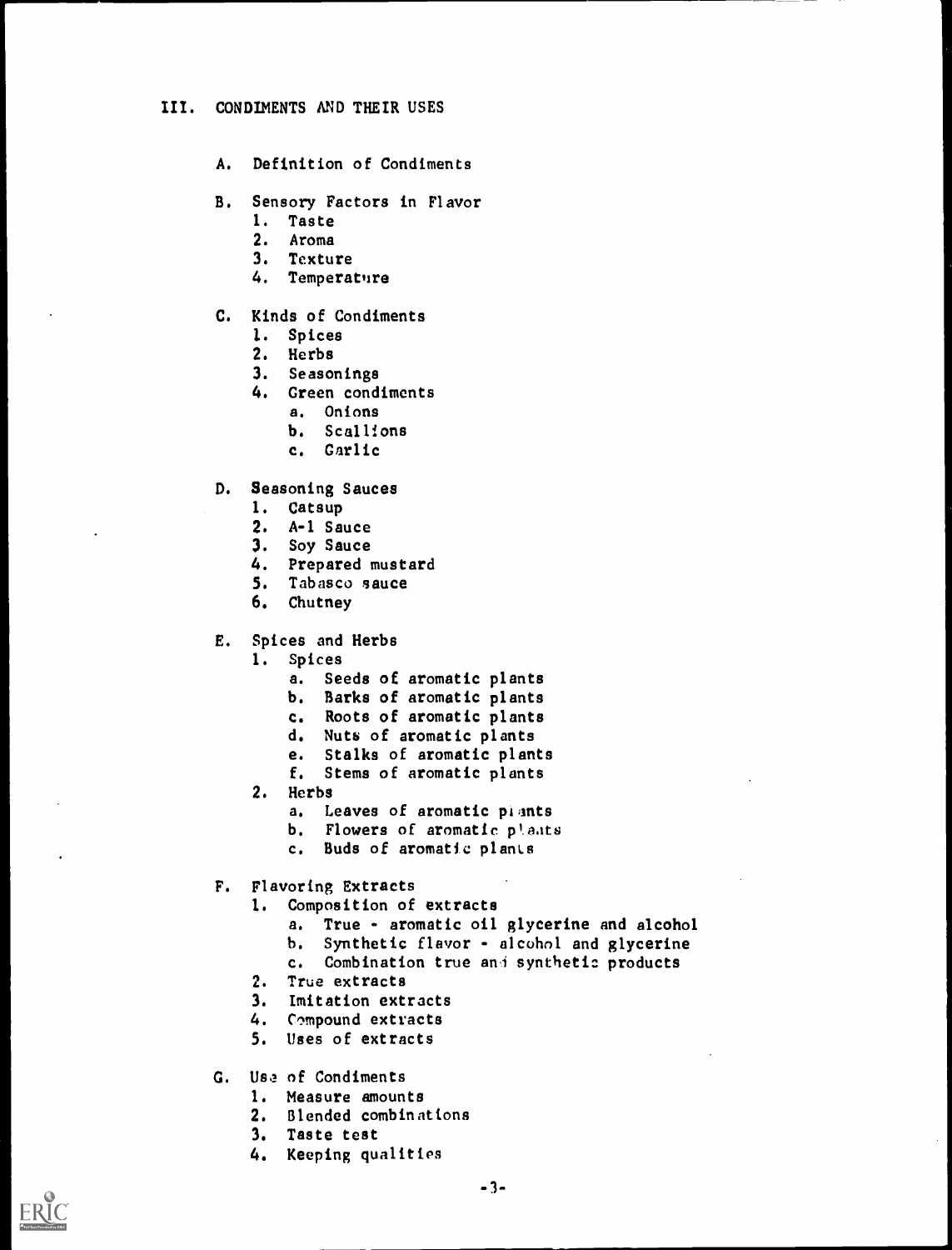# IV. INTRODUCTION TO COOKING

- A. Use and Care of Basic Equipment and Hand Tools 1. Safety factors
	-
	- 2. Drill on use french knife
		- a. Skill
		- b. Speed
		- c. Sharpening
	- 3. Special treatment for various metals
		- a. Stainless steel utensils
		- b. Tin utensils
		- c. Aluminum utensils
		- d. Wooden utensils
	- 4. Stationary equipment and attachments
		- a. Mixing machine
		- b. Slicing machine
		- c. Ice machines
		- d. Food chopper
		- e. Deep fryer
		- f. Ranges
		- g. Bake ovens
		- h. Steam equipment
		- i. Freezers
		- j. Refrigerators
		- k. Proof box
- B. Methods of Cookery
	- 1. Dry heat method
		- a. Roasting
		- b. Broiling
		- c. Pan frying
		- d. Deep-fat frying
		- e. Pan broiling
	- 2. Moist heat method
		- a. Braising
		- b. Boiling
		- c. Simmering
		- d. Stewing
		- e. Steaming
- C. Techniques for Meat Cookery
	- 1. U.S.D.A. inspection of meats
	- 2. U.S.D.A. grading of meats
		- a. Prime
		- b. Choice
		- c, Good
		- d. Standard
		- e. Utility
	- 3. Marbt\_ng fat in meats
	- 4. Variety meats
	- 5. Classes of meats
		- a. Beef
		- b. Pork

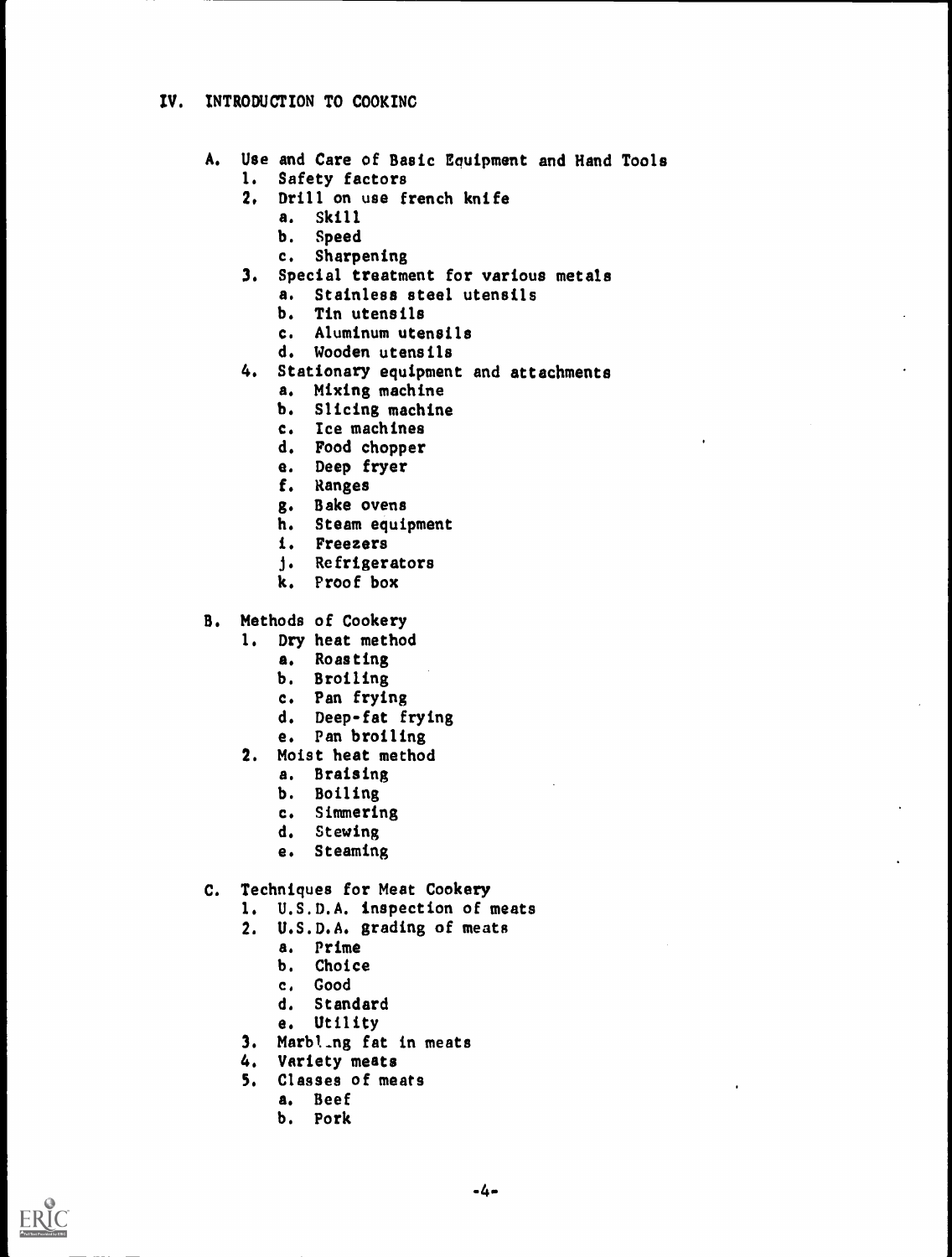- c. Lamb
- d. Veal
- 6. Types of meat
	- a. Fresh
		- b. Frozen
		- c. Canned
		- d. Cured
- 7. Cuts of meat
	- a. Roasts
		- b. Steaks
		- c. Chops
	- d. Ground
- 8. Food value of meat
	- a.. Proteins
	- b. Minerals
	- c. Fats
	- d. Calories
- 9, Uses of meats
	- a. Soups
	- b. Entrees
	- c. Salads
	- d. Appetizers
- 10. Meat gravies
	- a. Natural
	- b. Thickened
	- c. Roux, gravy base
- D. Techniques for Poultry Cookery
	- 1. U.S.D.A. inspection
	- 2. U.S.D.A. grading
		- a. Grade A
			- b. Grade B
			- c. Grade C
	- 3. Classes of poultry
		- a. Chickens
		- b. Turkeys
		- c. Ducklings
		- d, Game birds
		- e. Geese
		- f. Squabs
	- 4. Types of poultry
		- a. Fresh
		- b. Frozen
		- c. Canned
	- 5. Food value of poultry
		- a. Proteins
		- b. Minerals
		- c. Fats
		- d. Calories
	- 6. Uses of poultry
		- a. Soup

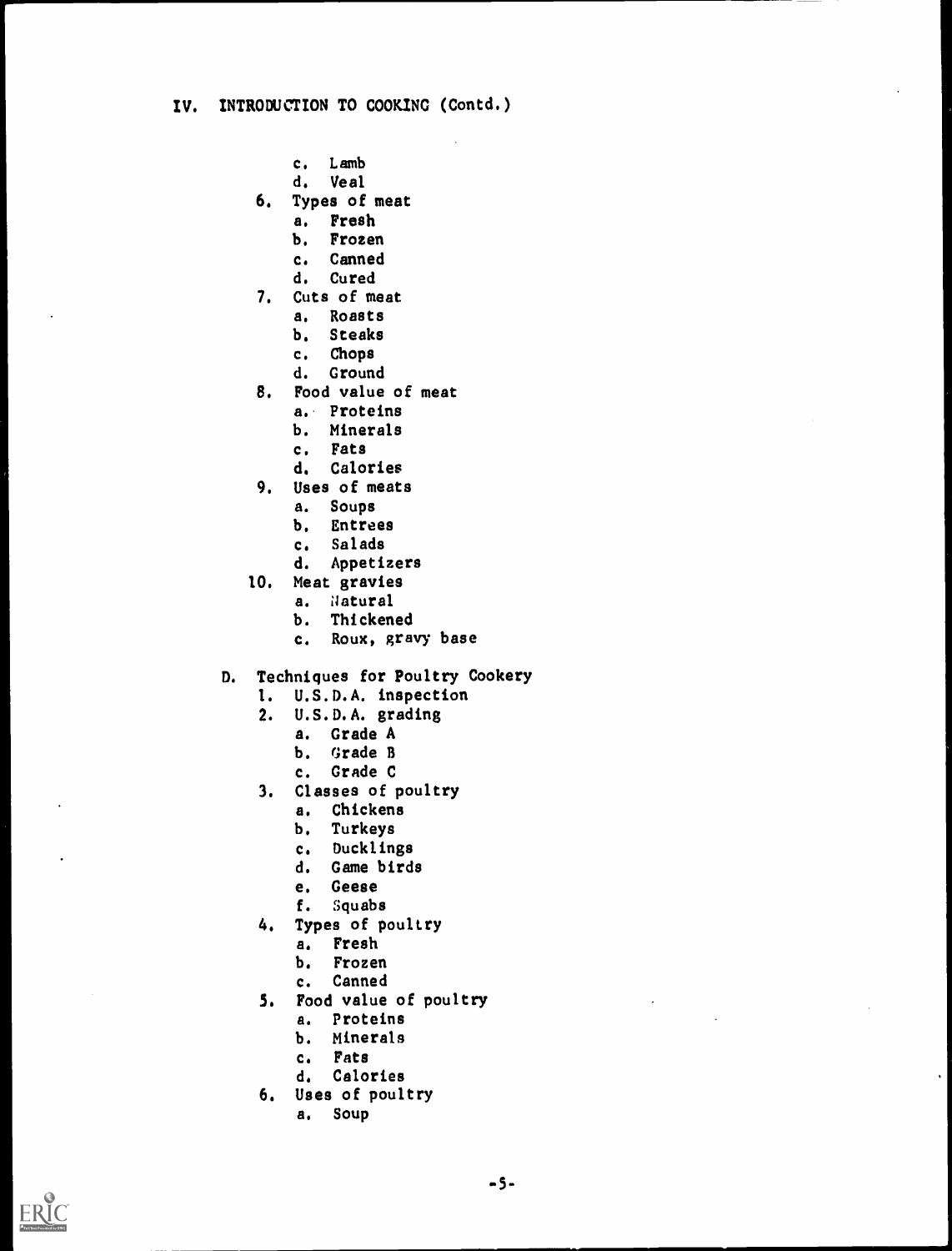- b. Entree
- c. Salad
- 7. Stuffing for poultry
	- a. Bread base
	- b. Rice base
	- c. Fruit base
- 8. Gravy for poultry
- 9. Principles of preparation
	- a. Dry heat method
	- h. Moist heat method
	- c. Combination method
- E. Techniques for Fish and Seafood Cookery
	- 1. Classification of fish
		- a. Fin-fish
		- b. Shell-fish
	- 2. Types of fish
		- a. Fresh
		- b. Frozen
		- c. Canned
		- d. Cured
			- (1) Salted
			- (2) Smoked
			- $(3)$   $i$ ckled
	- 3. Food value of fish
		- a. Proteins
		- b. Minerals
		- c. Vitamins
		- d. Fats
	- 4. Uses of fish
		- a. Appetizer
		- b. Soup
		- c. Entrees
		- d. salad
	- 5. "rinciples of preparation
		- a. Dry heat method
		- b. Moist heat method
- F. Techniques for Vegetable Cookery
	- 1. Classification of vegetables
		- a. Roots
		- h. Tubers
		- c. Bulbs
		- d. Stems
		- e. Leaves
		- f. Flowers
		- g. Seeds
		- h. Fruit
	- 2. Colors of vegetables
		- a. Green
		- h. Yellow
		- c. White

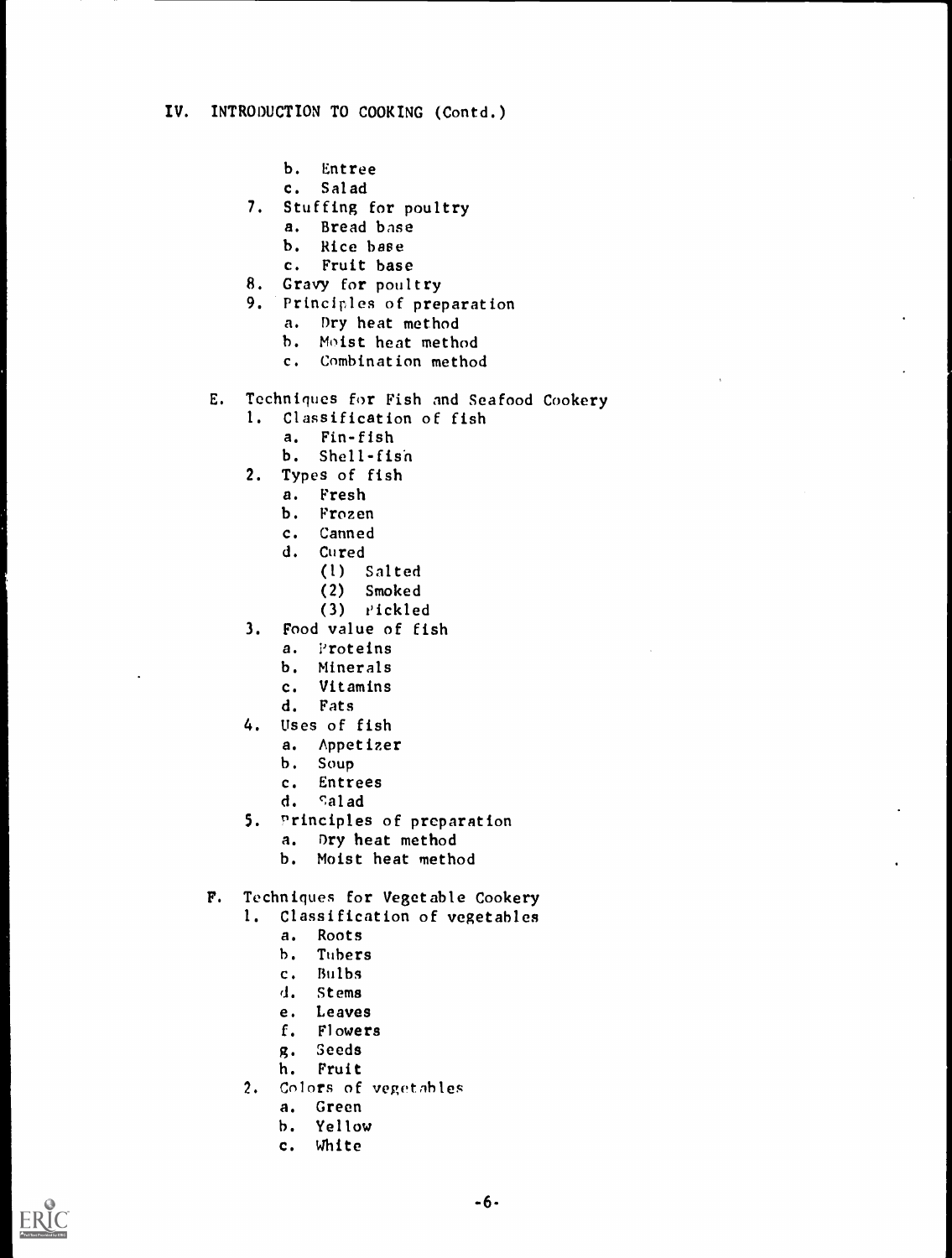- d. Red
- 3. Flavor
	- a. Strong
	- b. Mild
- 4. Types of vegetables
	- a. Fresh
	- b. Frozen
	- c. Dried
	- d. Canned
- 5. Food value of vegetables
	- a. Vitamins
	- b. Minerals
	- c. Incomplete proteins
	- d. Calories
- 6. Principles of preparation
	- a. Boiling
	- b. Steaming
	- c. Stewing<br>d. Frying
	- Frying
	- e. Baking
	- f. Glazing

G. Techniques for Cooking Pasta Products

- 1. Types of pasta products
	- a. Macaroni
	- b. Spaghetti
	- c. Noodles
- 2. Nutritive value
	- a. Enriched nutrients
	- b. Restored nutrients
		- (I) Thiamin
		- (2) Riboflavin
		- (3) Niacin
- 3. Principles of preparation
	- a. Boiling
	- b. Baking
	- c. Combination
- H. Techniques of Soup Cookery
	- I. Selection of ingredients
	- 2. Importance of seasoning
	- 3. Use of the "stock pot"
	- 4. Storing stocks and soups
	- 5. Classifications of soups
		- a. Cream
		- b. Clear
		- c. Chowder
		- d. Vegetable
	- 6. Types of soups
		- a. Hot
		- b. Cold
	- 7. Principles of preparation

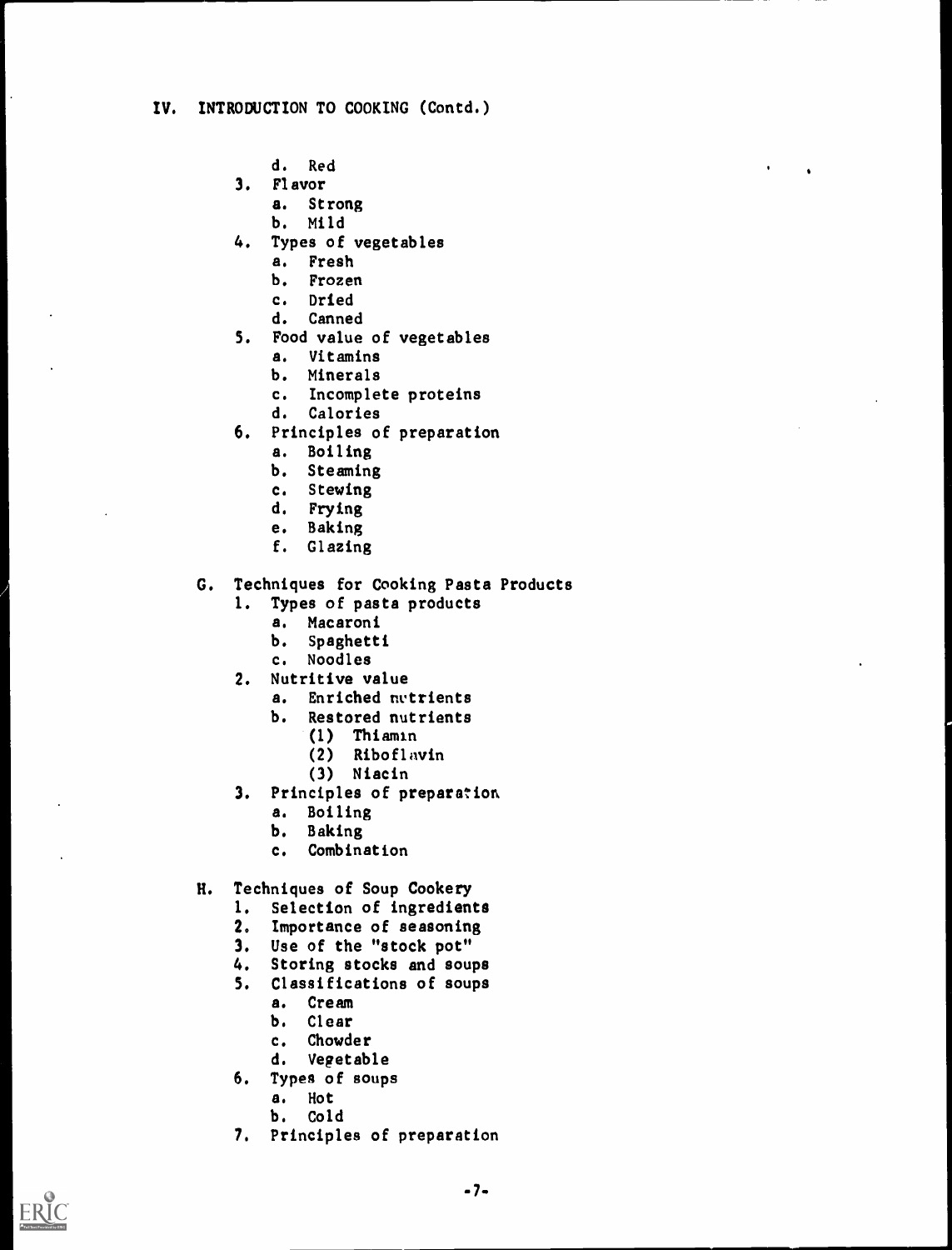- a. Method of combining ingredients
- h. Method of thickening
- c. Checking finished product
- I. Culinary Terms and Abbreviations
- J. Basic Meal Preparation
	- 1. Plan minu
		- a. Netritive value
		- h. Appearance
		- c. Flavor
	- 2. Methods of preparation
		- a. Standardized recipes
		- h. Good work habits
		- c. Time and motion control
- K. Storage of Leftovers
	- I. Refrigerator storage
	- 2. Freezer storage
	- 3. Recommended storage temperatures
	- 4. Air circulation
	- 5. Use of thermo'neters

### V. FOOD COST AND ACCOUNTING

- A. "Food Is Money"
	- 1. Pricing items on menu
	- 2. Balance selling price of total items on menu
- B. The Four Control Foints
	- 1. Labor cost
	- 2. Food cost
	- 3. Ouality
	- 4. Quantity
- C. Good Purchase Specifications
	- 1. Best possible quality
	- 2. Best possible price
	- 3. List items needed
	- 4. Order from planned list
	- 5. Use seasonal foods
	- 6. Quantity purchases
- 0. Calculating Food Cost
	- 1. Cost of recipe
	- 2. Cost of serving
	- 3. Total cost of menu items
	- 4. Adjust percentage of operation to include
		- a. Labor
		- b. Food
		- c. Supplies

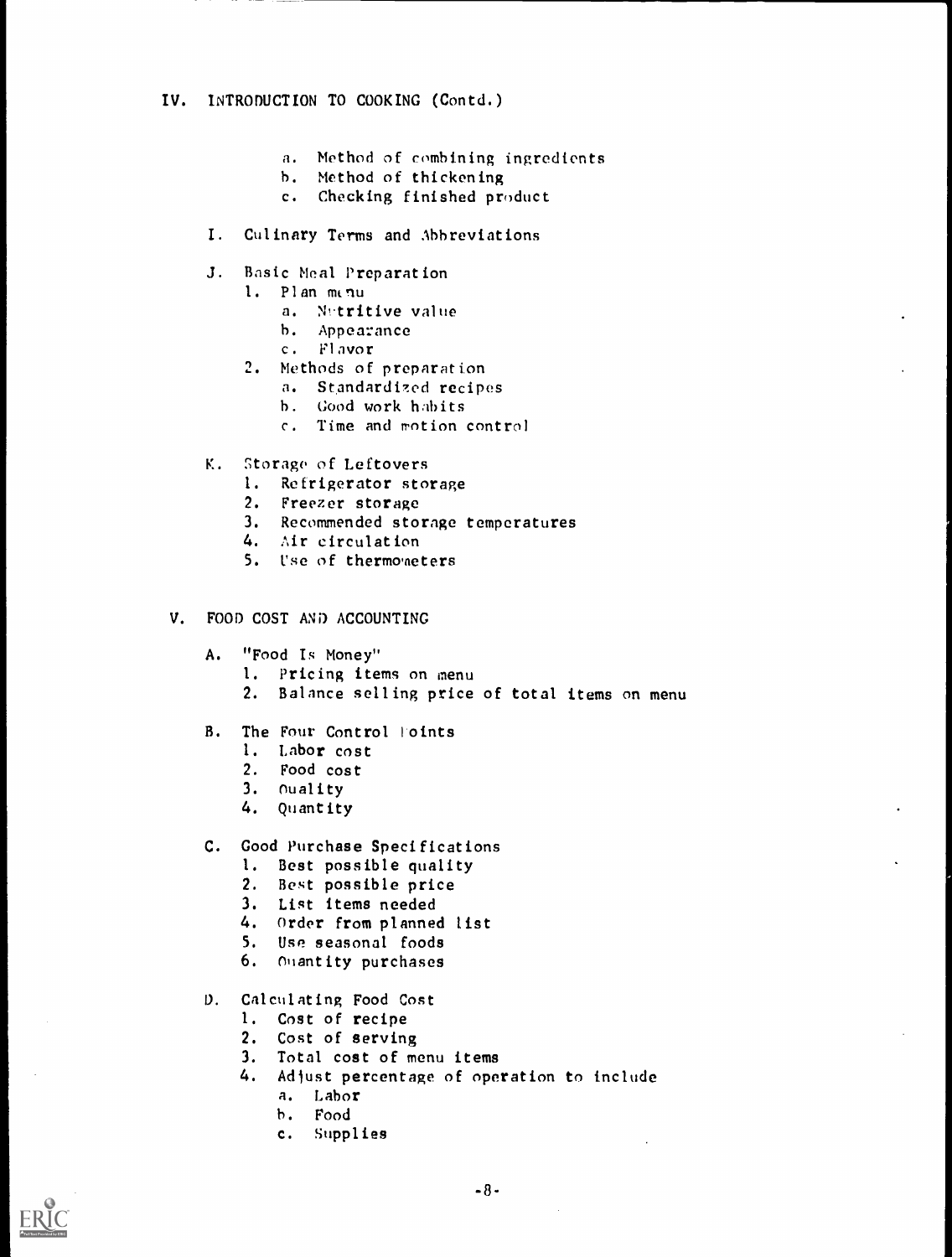- (1) Cleaning
- (2) Paper goods
- (3) Linens
- (4) Wares
- E. Inventory Control
	- I. Maintain physical control of merchandise
	- 2. Plan for using supplies on hand
	- 3. Maintain revolving inventory
- F. Convenience Foods Time Saving Aids in Food Preparation
	- I. Frozen foods
	- 2. Canned foods
	- 3. Instant foods
		- a. Potatoes
		- b. Puddings
		- c. Toppings
		- d. Beverages
	- 4. Brown and serve items
- G. Profits of the Industry
	- 1. High volume to offset low profit returns
	- 2. Well organized operation
	- 3. Skilled personnel
	- 4. Minimum waste
	- 5. Limited choices of menu items
	- 6. Careful pricing of menu items
	- 7. Teamwork by personnel
- VI. QUINMESTER POST-TEST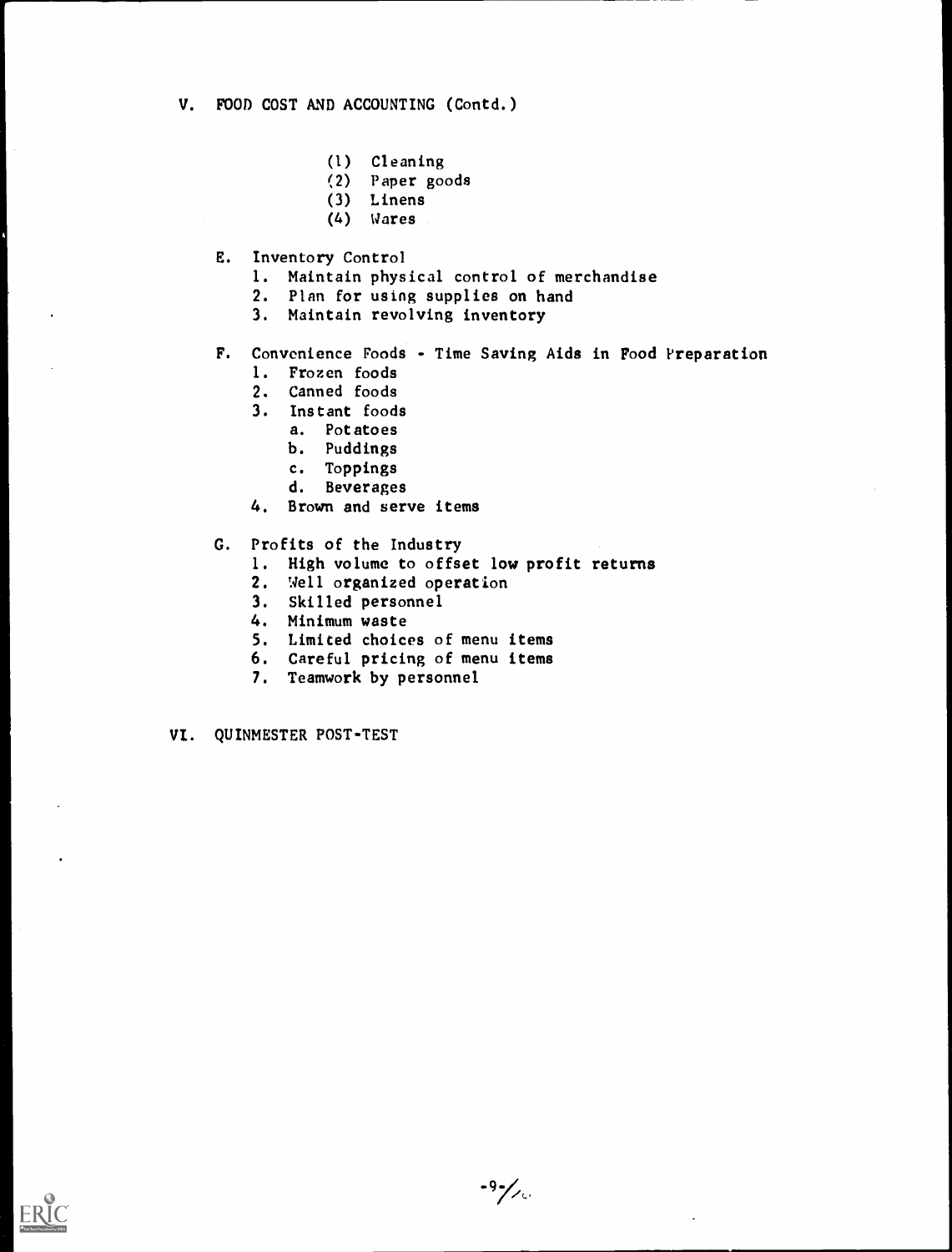# BIBLIOGRAPHY (Nutritious Meal Planning)

Basic References:

- 1. Casola, Matteo. Successful Mass Cookery and Volume Feeding. New York: Allices Publishing Company, 1969. Pp. 308.
- 2. Folsom, Le Roi A. The Professional Chef. 2nd ed. Chicago: Institutions Magazine, 1969. Pp. 354.
- 3. Fowler, West and Shugart. Food for Fifty. 4th ed. New York: John Wiley and Sons, Inc., 1961. Pp. 443.
- 4. Gregg, Joseph G. Cooking for Food Managers. Iowa: William C. Brown Company., 1967. Pp. 148.
- 5. Haines, Robert C. Food Preparation for Hotels, Restaurants, and Cafeterias. Chicago: American Technical Society, 1968. Pp. 634.
- 6. Richards, Lola, and Lenore. Quantity Cookery. Rev. ed. Boston, Massachussetts: Little, Brown and Company, 1961. Pp. 627.
- 7. Stanley and Cline. Foods: Their Selection and Preparation. Rev. ed. Boston, Massachussetts: Ginn and Company, 1951. Pp. 388.

Supplementary References:

- 8. Equipment Manual. Troy, Ohio: Hobart Manufacturing Company, 1963. Pp. 140.
- 9. Food Service Industry, The. Washington, D.C.: Department of Health, Education and Welfare, 1961. Pp. 183.
- 10. Sanitary Food Handling. New York: University of New York, 1962. rp. 256.
- 11, Stokes, John W. Food Service in Industry. Dubuque, Iowa: Brown Publishing Company, 1960. Pp. 266.

Curriculum Guides and Workbooks:

- 12. Basic Nutrition. Instructor's Guide. Tallahassee, Florida: State Department of Education, 1969.
- 13. Food Preparation: Study Course. Ames, Iowa: Iowa State University Press, 1971.
- 14. Food Sanitation: Study Course. Ames, Town: Iowa State University Press, 1971.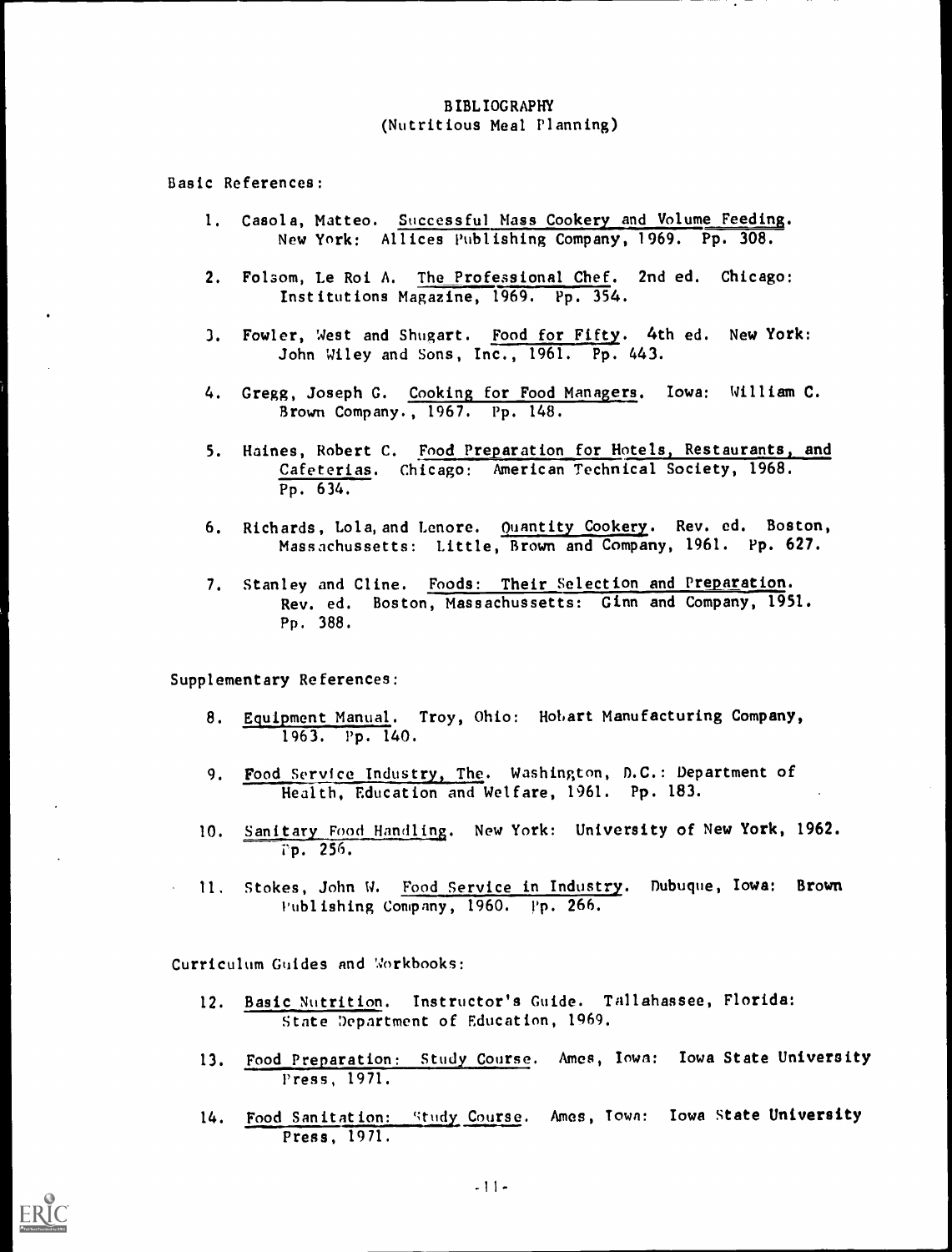- 15. Food Service Employee. Teacher Manual and Students Manuals. Lubbock, Texas: Texas Technical University, School of Home Eccnomics.
- 16. Food Service Training. Fort Lauderdale, Florida: Home Economics, Vocational and Technical Education Department, Broward County School Board, 1970.
- 17. Management of Food Service. Instructor's Guide. Tallahassee, Florida: State Department of Education, 1970.
- 18. **Muantity Food Preparation and Service**. Instructor's Guide. Tallahassee, Florida: State Department of Education, 1969.
- 19. Supervised Food Services. Tallahassee, Florida: State Department of Education, 1969,
- 20. Work Simplification in Food Service. Ames, Iowa: Iowa State University Press, 1971.

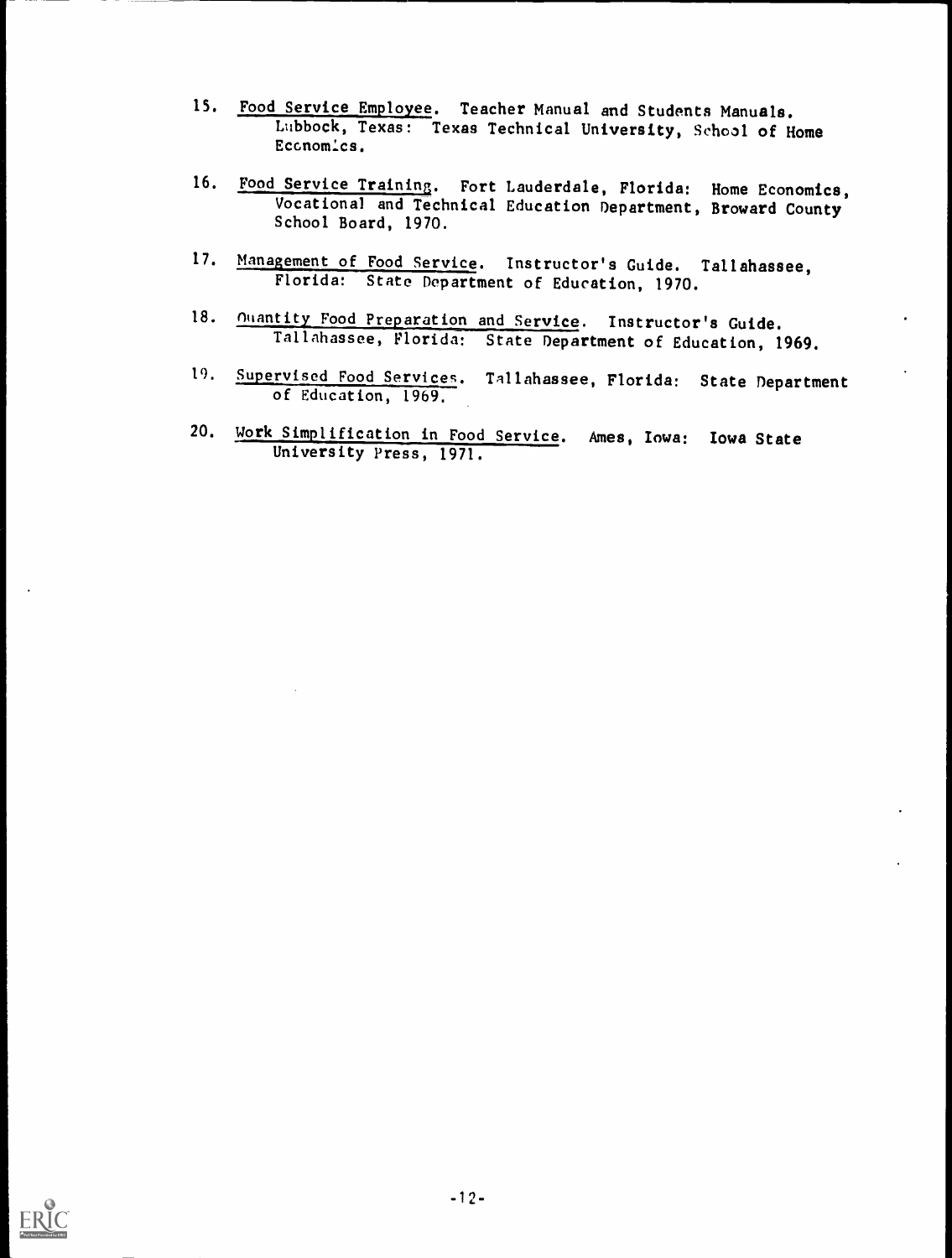

 $\left\{ \begin{array}{c} 0 \\ 0 \\ 0 \end{array} \right.$ 

 $\sim 10^{-10}$ 

 $\ddot{\phantom{0}}$ 

 $\ddot{\phantom{a}}$ 

Quinmester Post-Test Sample

 $\ddot{\phantom{a}}$ 

APPENDIX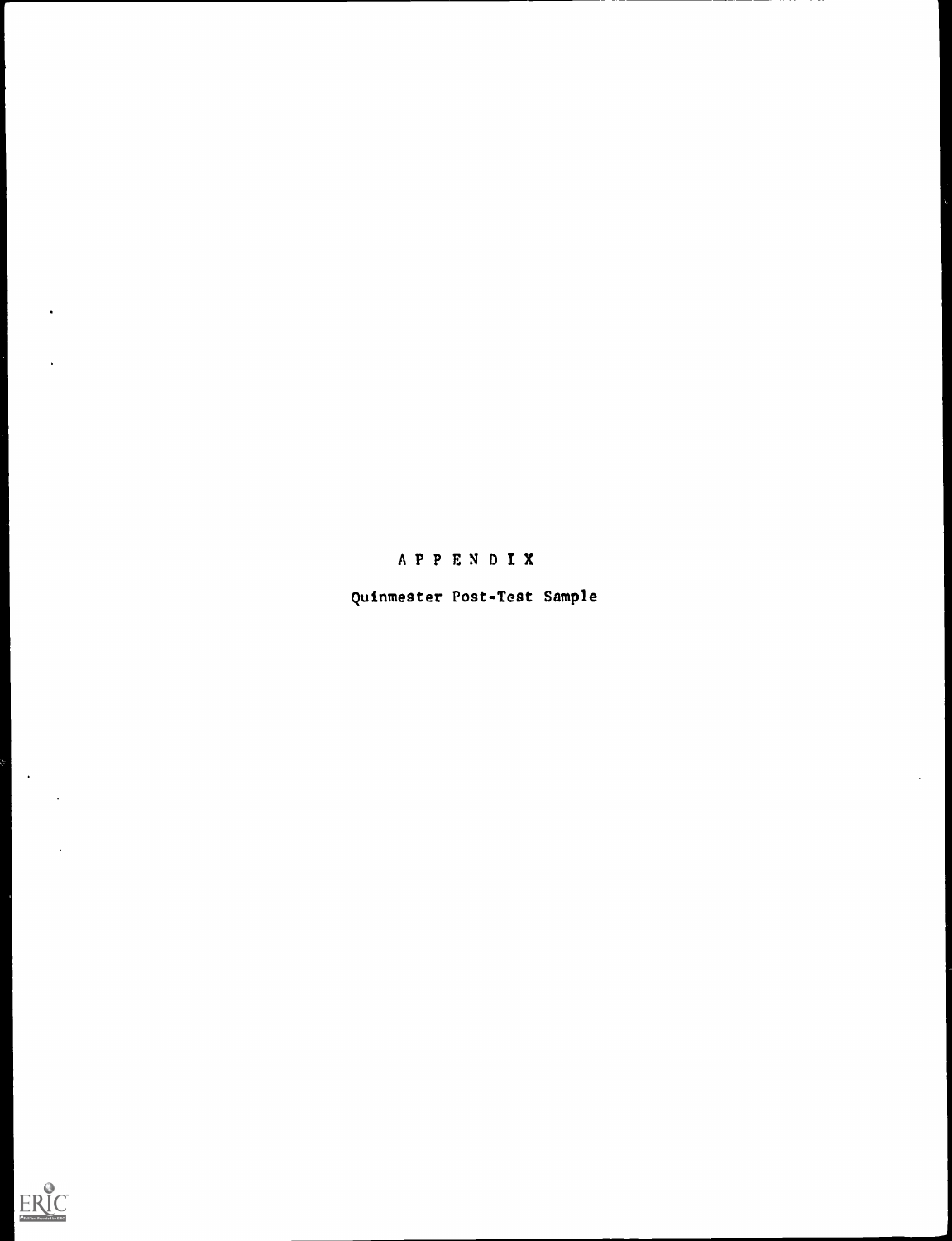# OUINMESTER POST-TEST

| N ame | Date                                                                                                                                                                                                            | Score |    |              |
|-------|-----------------------------------------------------------------------------------------------------------------------------------------------------------------------------------------------------------------|-------|----|--------------|
|       | Instructions - Each of the following statements is either true or<br>false. If the statement is true, draw a circle around the letter T<br>following it; if the statement is false, draw a circle around the F. |       |    |              |
|       | 1. The diet is adequate as long as we have the right amount<br>of calories.                                                                                                                                     |       | T  | F            |
| 2.    | A standard recipe is a written formula used to produce a<br>food item of a desired quality and quantity.                                                                                                        |       | T. | $\mathbf{F}$ |
| 3.    | Standard measuring and weighing is essential in order to<br>produce a desirable finished product based on a standard<br>recipe.                                                                                 |       | T  | F            |
| 4.    | Weight measurement is usually more accurate than volume<br>measurement.                                                                                                                                         |       | T. | F            |
| 5.    | Region and culture are not important when planning a menu<br>in a restaurant.                                                                                                                                   |       | T  | F            |
| 6.    | Spices are the hard parts of aromatic plants.                                                                                                                                                                   |       | T  | F            |
| 7.    | Herbs are the soft parts of aromatic plants.                                                                                                                                                                    |       | T. | F            |
| 8.    | Spoilage in canned vegetables may often be detected by<br>swelling of can.                                                                                                                                      |       | T  | F            |
| 9.    | Baking soda should be used when cooking green vegetables<br>so that they will hold their colst.                                                                                                                 |       | т  | F            |
| 10.   | Place soiled knives in sink immediately so they may be<br>washed.                                                                                                                                               |       | Т  | F            |
|       | Instructions - Answer and explain in complete sentence form.<br>1. List four sensory factors in flavor.                                                                                                         |       |    |              |
|       |                                                                                                                                                                                                                 |       |    |              |
|       | а.                                                                                                                                                                                                              |       |    |              |

- b.
- c.
- d.

 $\ddot{\phantom{0}}$ 

 $\hat{\phantom{a}}$ 

 $\ddot{\phantom{a}}$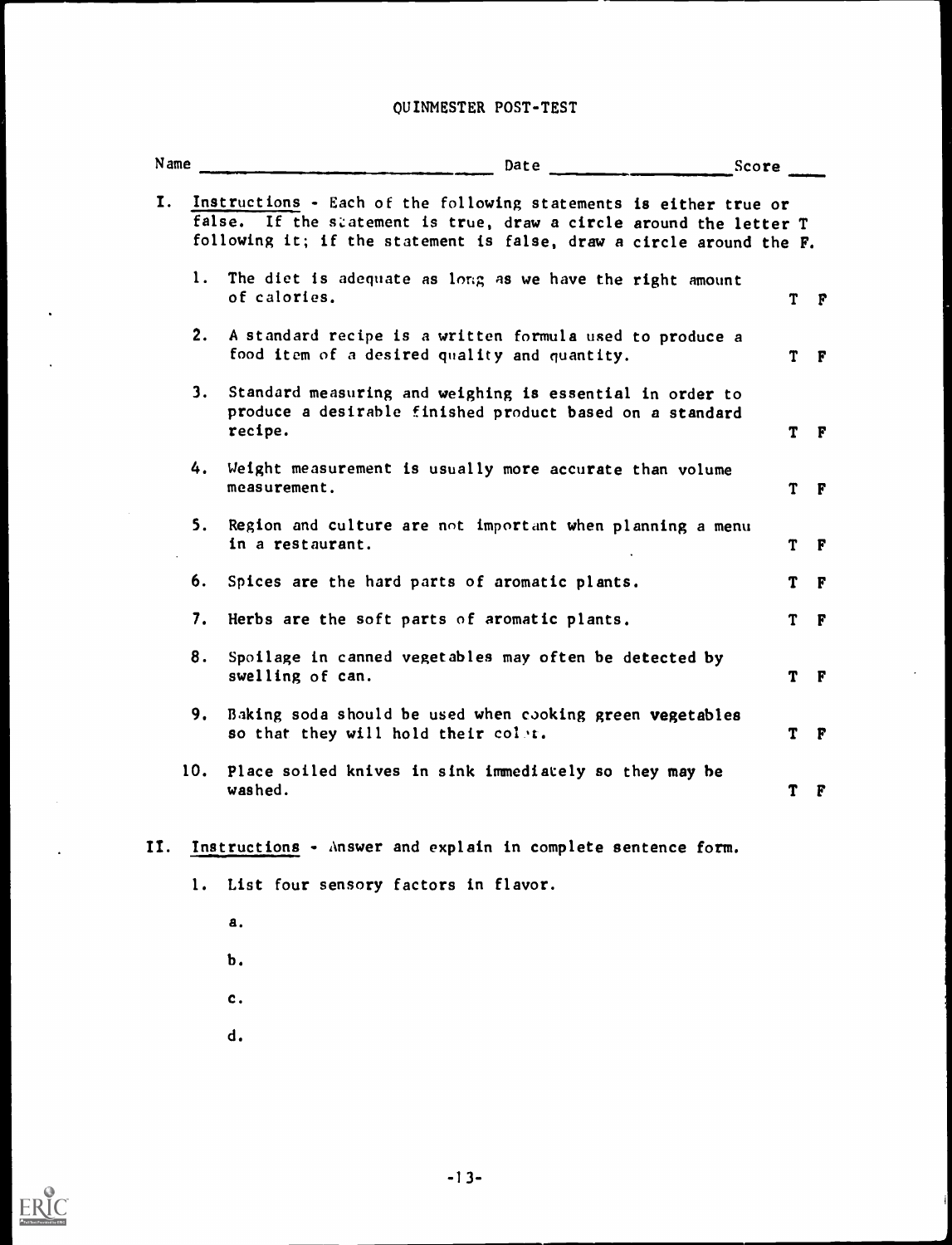2. Lis: the contents of a recipe.

a,b. c. cl, e. f. g. 3. Name the two basic methods of cooking. a.

b.

4. Define roux.

5. List three types of flavoring extract.

a.

b.

c.

6. List four occasion menus.

a.

b.

c.

d.

7. List three types of measures.

a.

b.

C.

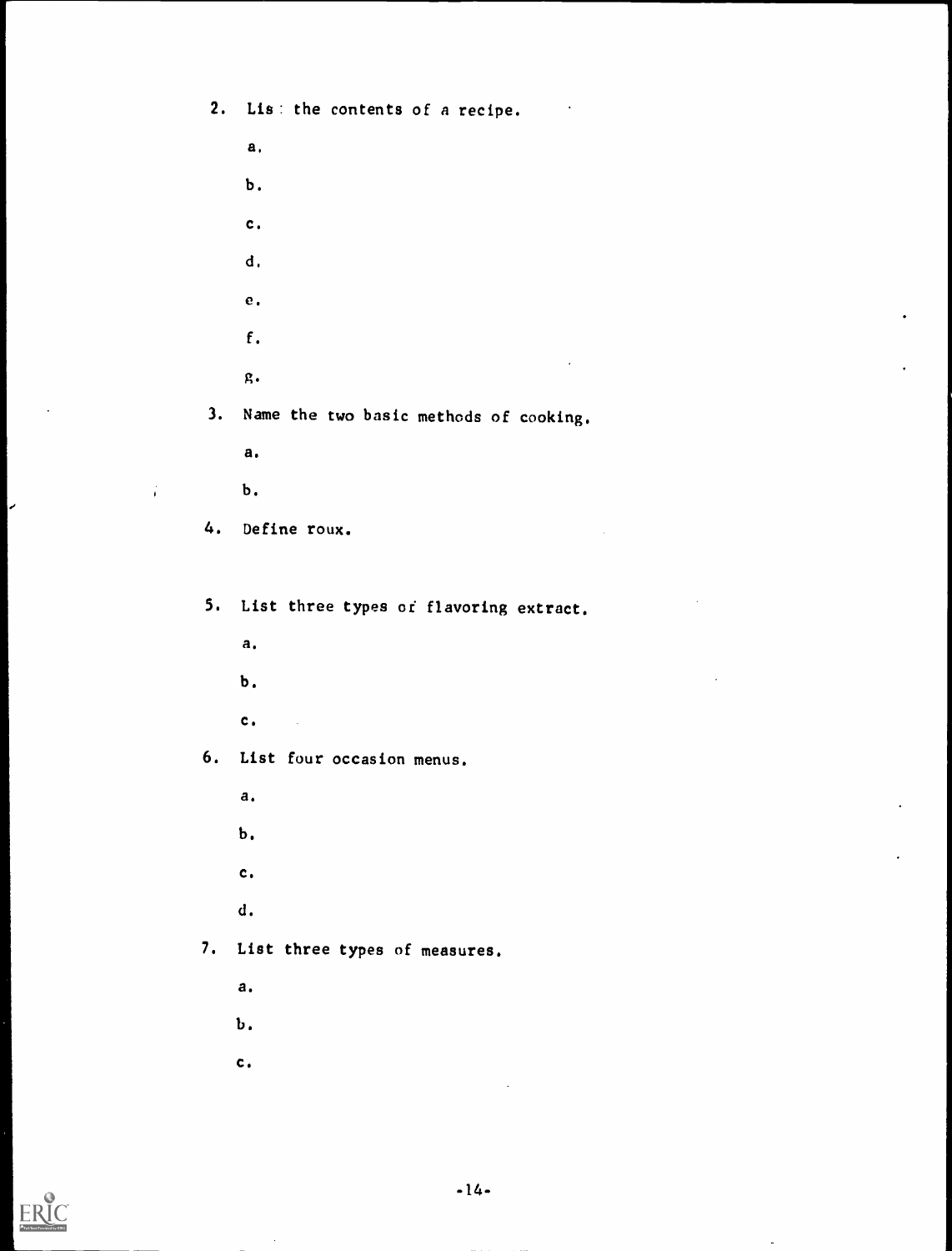8. List the four kinds of condiments.

a. b. c. d. 9. List four moist heat methods of cooking. a.b. c.d. 10. List five dry heat methods of cooking. a.b. c.d.e. 11. Define the term soup. 12. Name three classifications of soup. a. b. c.

13. List the food value of meat.

a.

b.

c.

d.



 $\bullet$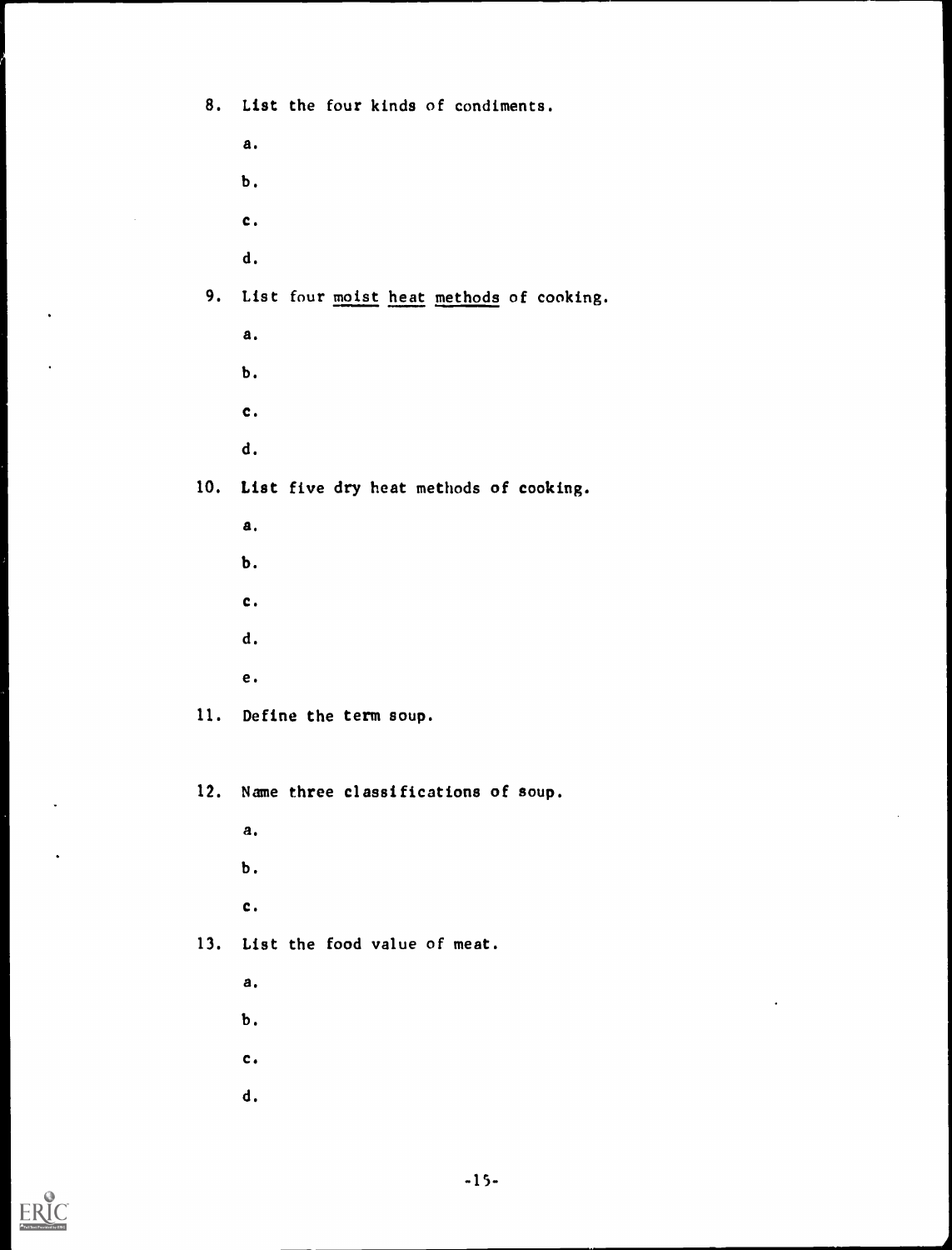14. List five classes of poultry.

| а. |  |  |
|----|--|--|
| Ъ. |  |  |
| c. |  |  |
| d. |  |  |
| e. |  |  |
|    |  |  |

15. Name six classifications of vegetable.

| а. |  |  |
|----|--|--|
| Ъ. |  |  |
| c. |  |  |
| d. |  |  |
| e. |  |  |
| f. |  |  |

16. Explain the difference between finfish and shellfish.

17. List three pasta products.

- a.
- b.
- c.

18. List three nutrient enriched in pasta products.

- a.
- b.
- c.

19. What is the clarification as related to soup cookery?

20. Name four uses of fish in planning a menu.

- a.
- b.
- c.
- d.

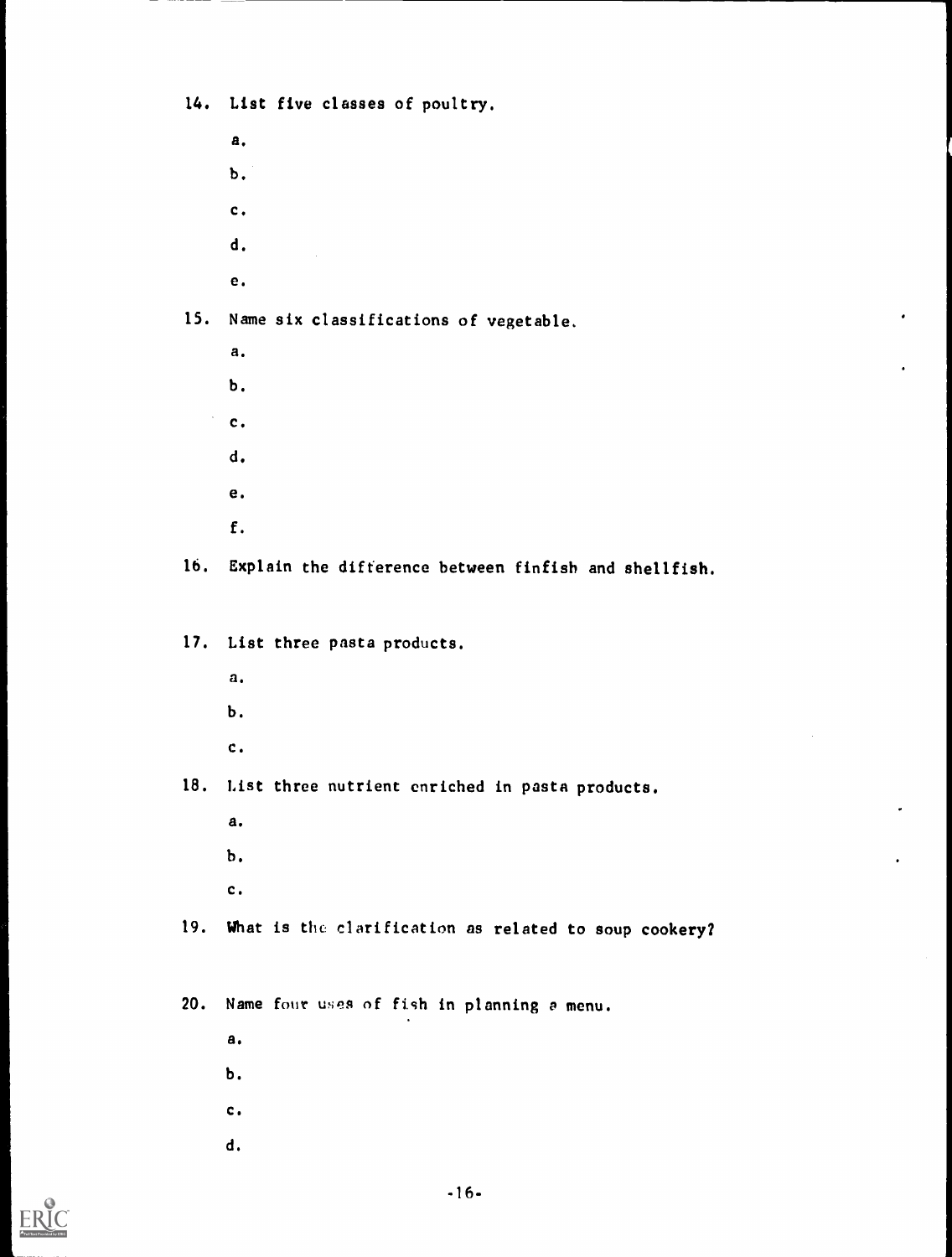# Ili. Instructions - Write proper letter in blank space.

- 1. Select one of the following not included in this group of U.S.D.A. meat grade:
	- a. Prime
	- b. Choice
	- c. Good
	- d. Grade A

# 2. Select one of the following which is a variety meat:

- a. Chops
- b. Roasts
- c. Sweetbreads
- d. Steaks
- 3. Tripe is the muscular lining derived from:
	- a. Veal
	- b. Lamb
	- c. Beef
	- d. Pork
	- 4. A rich flavored clarified broth is called a:
		- a. Cream soup
		- b. Consomme
		- c. Vegetable soup

 $\sim$  5. There are  $\sim$  ounces in a gallon:

- a. 78
- b. 108
- c. 116
- d. 128

4<del>1111111111</del>

- 6. The beef rib is located in the:
	- a. Hindquarter section
	- b. Back mid section
	- c. Fore shank section

7. Select the highest quality grade of meat:

- a. Prime
- j. Choice
- c. Good
- d. Standard
- e. Utility

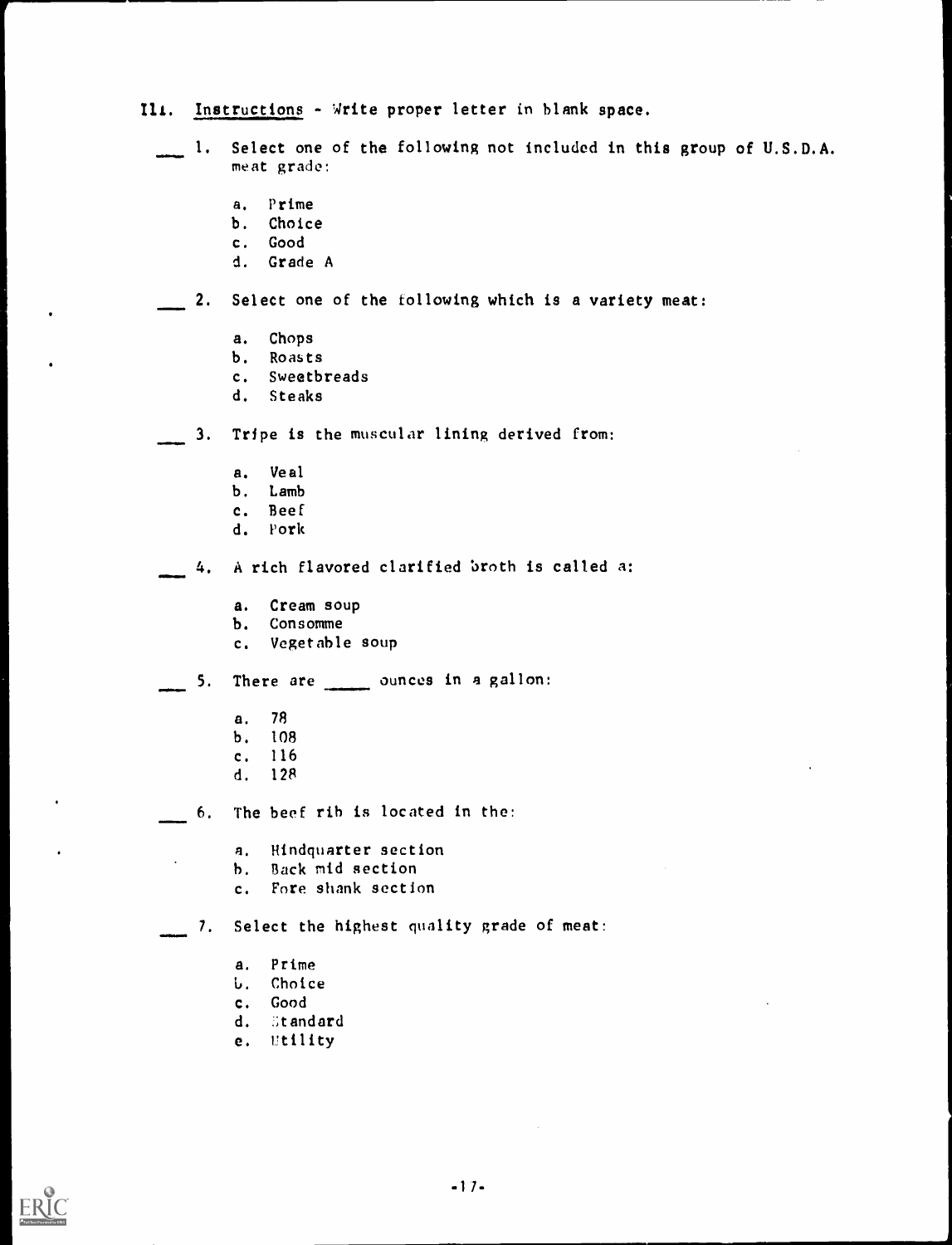8. Temperature for day storage should not exceed:

- a. 68° F
- **b.**  $72^{\circ}$  F
- c.  $78^{\circ}$  P
- d. 80 °F

59 Select the item that belongs to the cabbage family:

- a. Summer squash
- b. Eggplant
- c. Brusoel sprouts

10 Select the item that is classified as a fruit:

- a. Potato
- h. Tomato
- c. Cucumber
- d. Beets

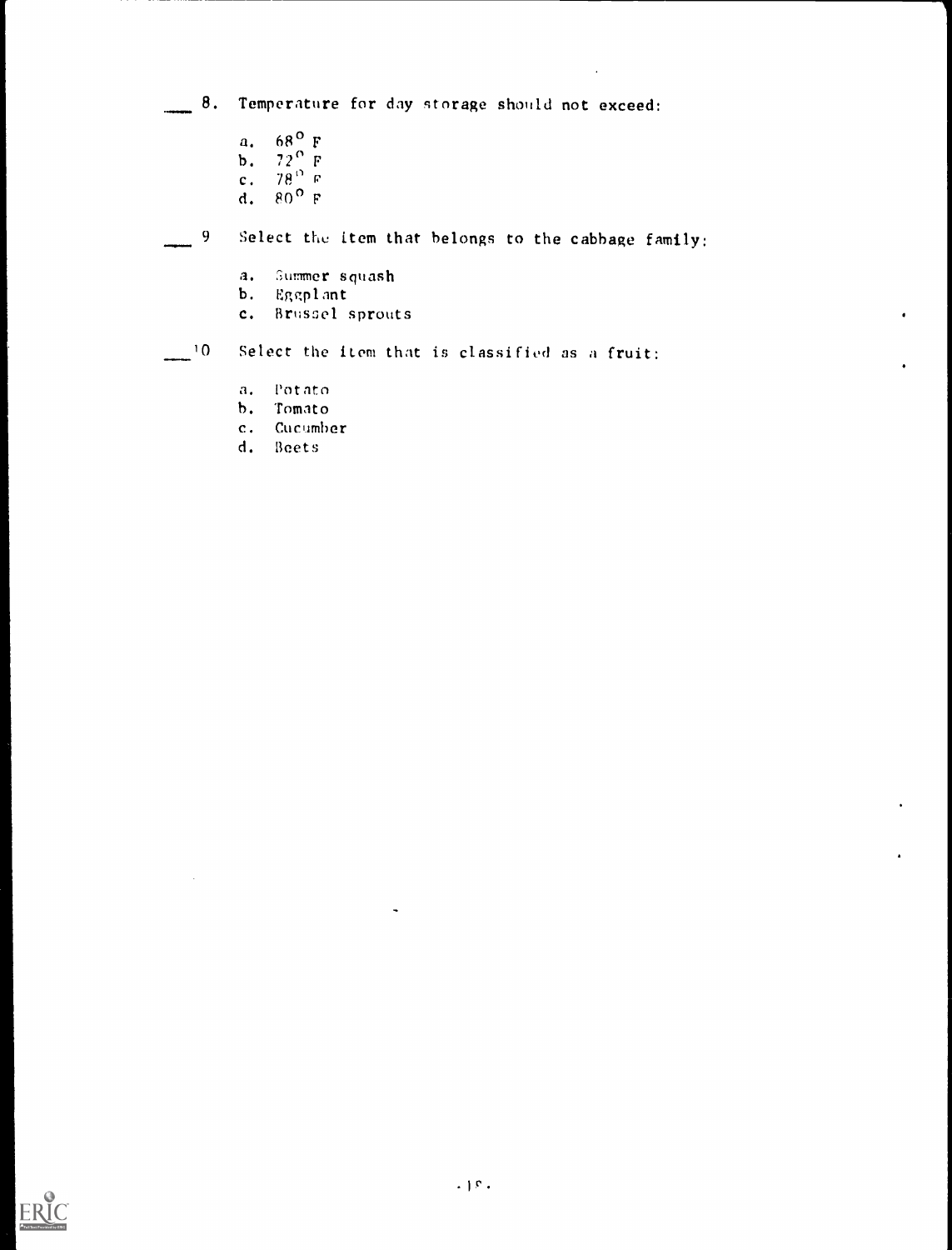- I. I. F
	- 2. T
		- 3. T
	- 4. T
	- 5. F

 $\bullet$ 

- 6. T
- 7. T
- 8. T
- 9. F
- '10. F
- II. I. Taste Aroma Texture Temperature
	- 2. Equipment and tools Measurements Ingredients Procedure Yield Cooking temperature Cooking time
	- 3. Dry heat method Moist heat method
	- 4. A thickening agent composed of flour and fat.
	- 5. True extracts Imitation extracts Compound extracts
	- 6. Luncheon Tea party Dinner party Reception
	- 7. Volume Weight Unit



 $\bullet$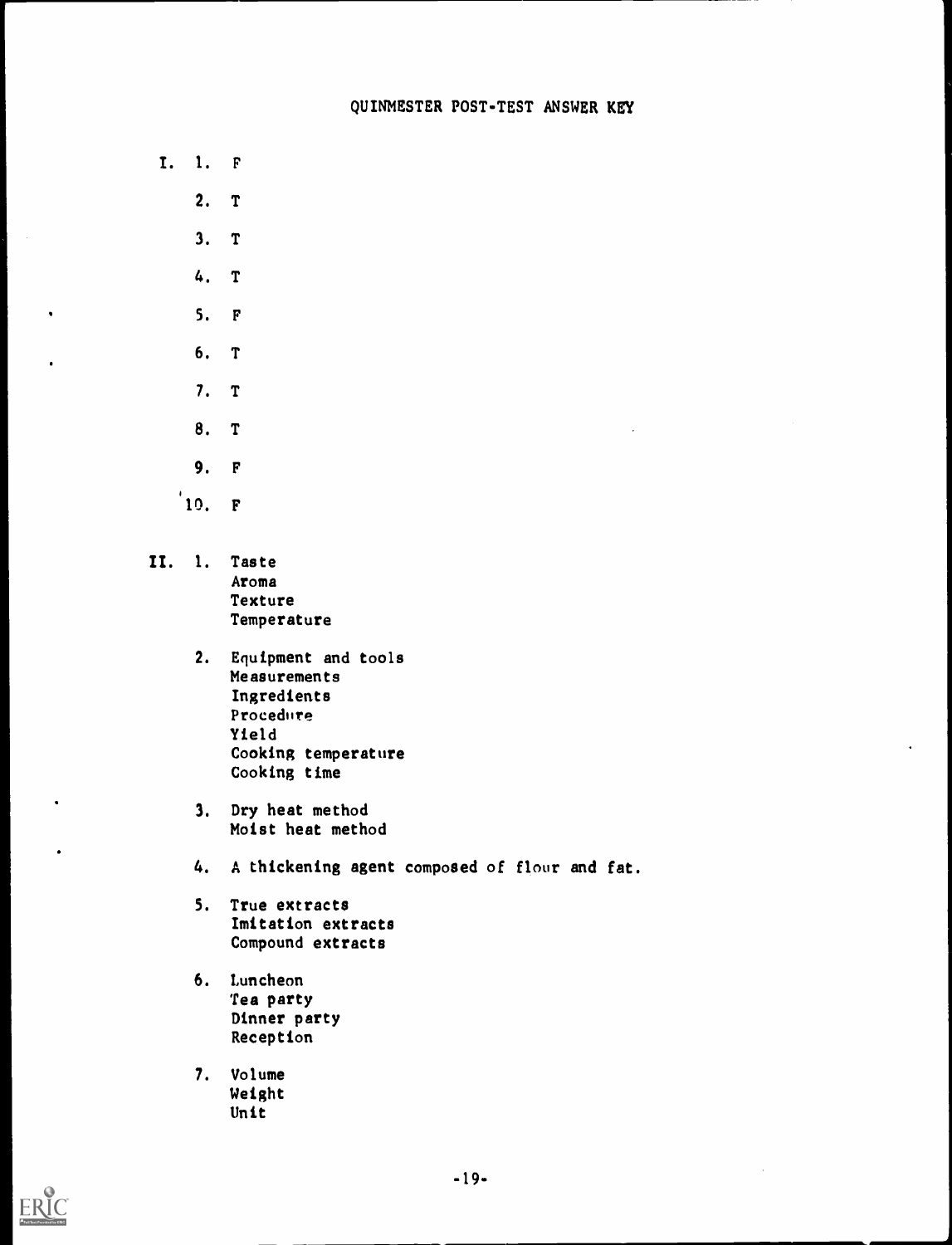- 8. Spices Herbs Seasonings Green condiments
- 9. Braising Boiling Stewing Steaming
- 10. Roasting Broiling Grilling Deep frying Pan frying
- 11. Nutrients and flavor of ingredients added to liquid
- 12. Vegetable Cream Clear
- 13. Protein Minerals Fats Calories
- 14. Chickens Turkeys Ducklings Game birds Geese Squabs
- 15. Root Tuber Bulb Flower Seed Fruit Leaf Stalk Stem
- 16. Finfish salt and fresh water fish with fins Shellfish - hard and solf shell fish in seafood
- 17. Spaghetti Macaroni Noodles
- 18. Thiamin Riboflavin Niacin